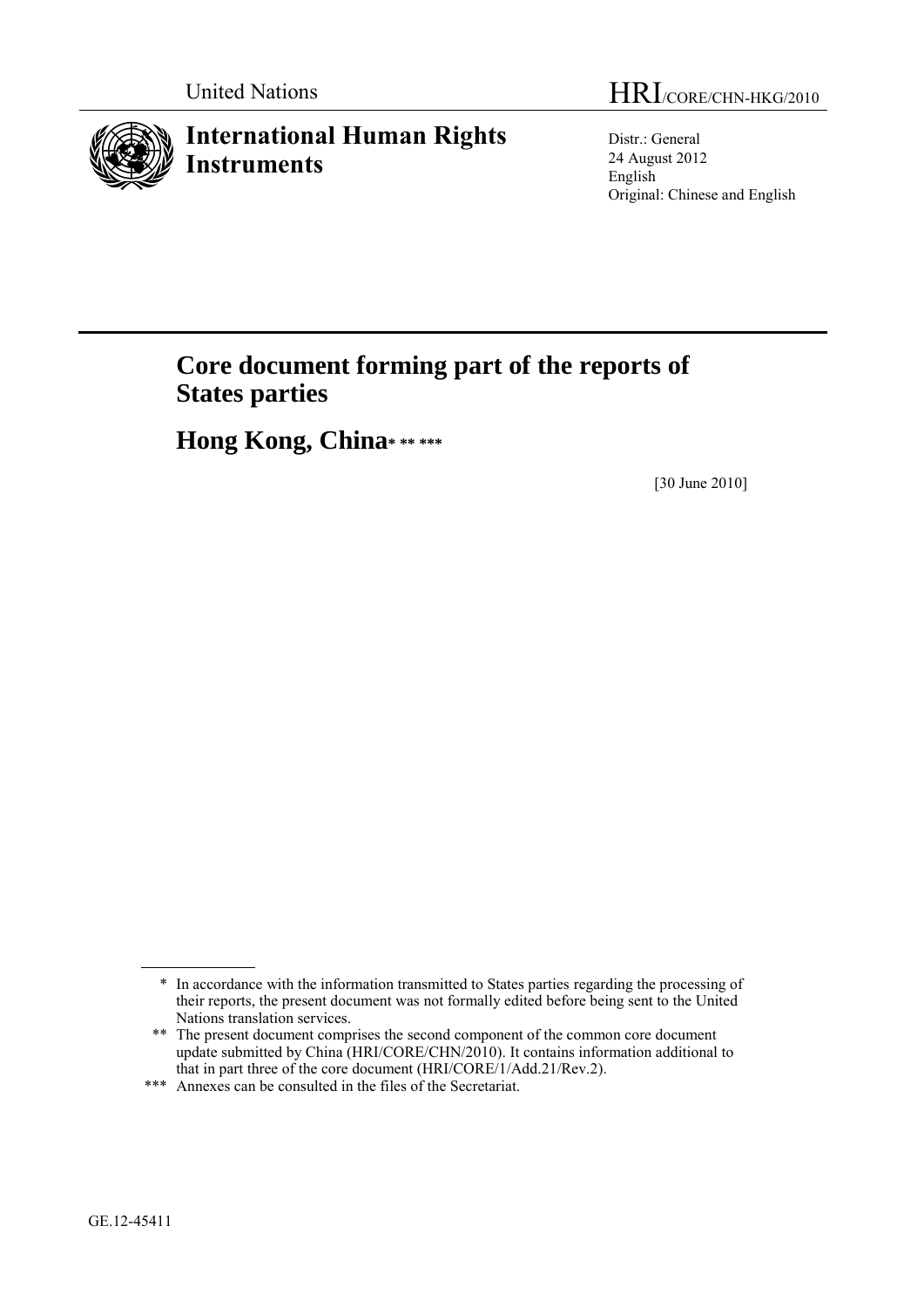# Contents

|      |    |                                                             | Paragraphs | Page           |
|------|----|-------------------------------------------------------------|------------|----------------|
| I.   |    |                                                             | $1 - 37$   | $\overline{4}$ |
|      | A. |                                                             | $1 - 7$    | $\overline{4}$ |
|      | В. |                                                             | $8 - 37$   | $\overline{4}$ |
| II.  |    |                                                             | $38 - 60$  | 11             |
|      | A. |                                                             | 38         | 11             |
|      | В. |                                                             | $39 - 60$  | 11             |
| III. |    |                                                             | $61 - 114$ | 16             |
|      | А. |                                                             | $61 - 86$  | 16             |
|      | В. |                                                             | 87–89      | 20             |
|      | C. | Follow-up to concluding observations of human rights treaty |            |                |
|      |    | bodies                                                      | 90         | 20             |
|      | D. |                                                             | $91 - 114$ | 20             |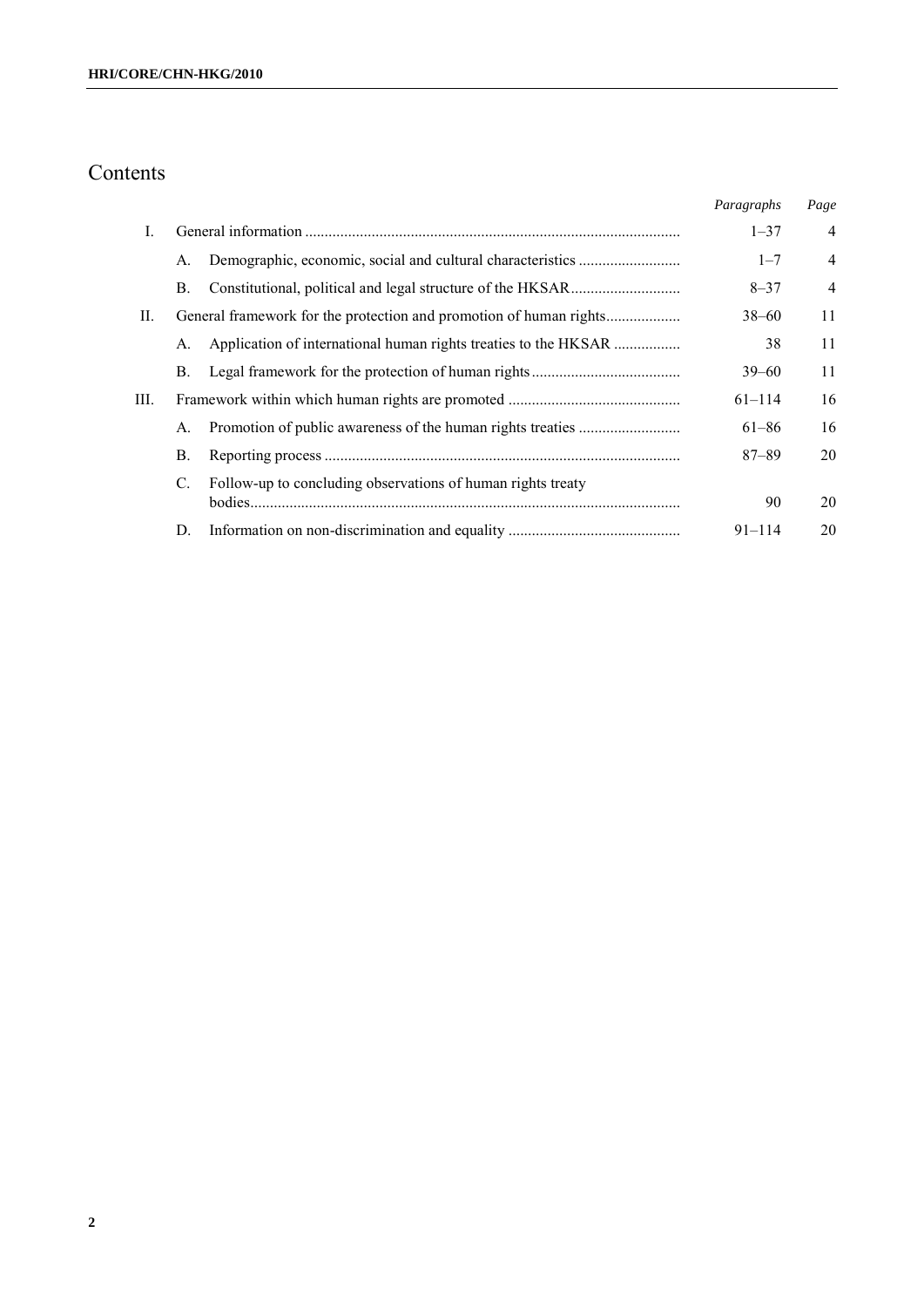# **List of abbreviations**

| <b>API</b>       | Announcement in the public interest                                                           |
|------------------|-----------------------------------------------------------------------------------------------|
| <b>Basic Law</b> | Basic Law of the Hong Kong Special Administrative Region of the<br>People's Republic of China |
| CAPO             | Complaints Against Police Office                                                              |
| <b>CEDAW</b>     | United Nations Convention on the Elimination of All Forms of<br>Discrimination against Women  |
| <b>CMAB</b>      | <b>Constitutional and Mainland Affairs Bureau</b>                                             |
| <b>CPCE</b>      | Committee on the Promotion of Civic Education                                                 |
| <b>CRC</b>       | Convention on the Rights of the Child                                                         |
| <b>CSD</b>       | <b>Correctional Services Department</b>                                                       |
| <b>DDO</b>       | Disability Discrimination Ordinance                                                           |
| EOC              | <b>Equal Opportunities Commission</b>                                                         |
| ExCo             | <b>Executive Council</b>                                                                      |
| <b>FSDO</b>      | Family Status Discrimination Ordinance                                                        |
| <b>GDP</b>       | <b>Gross Domestic Product</b>                                                                 |
| <b>HAD</b>       | Home Affairs Department                                                                       |
| <b>HKBOR</b>     | Hong Kong Bill of Rights                                                                      |
| <b>HKBORO</b>    | Hong Kong Bill of Rights Ordinance                                                            |
| <b>HKSAR</b>     | Hong Kong Special Administrative Region of the People's Republic<br>of China                  |
| <b>ICAC</b>      | <b>Independent Commission Against Corruption</b>                                              |
| <b>ICCPR</b>     | International Covenant on Civil and Political Rights                                          |
| <b>ICESCR</b>    | International Covenant on Economic, Social and Cultural Rights                                |
| LegCo            | Legislative Council                                                                           |
| LWB              | Labour and Welfare Bureau                                                                     |
| <b>NPC</b>       | National People's Congress                                                                    |
| <b>NPCSC</b>     | Standing Committee of the NPC                                                                 |
| <b>RDO</b>       | Race Discrimination Ordinance                                                                 |
| RRU              | Race Relations Unit                                                                           |
| <b>SDO</b>       | Sex Discrimination Ordinance                                                                  |
| The ICC          | Independent Commission Against Corruption Complaints Committee                                |
| The Police       | The Hong Kong Police Force                                                                    |
| <b>CRPD</b>      | United Nations Convention on the Rights of Persons with Disabilities                          |
| WoC              | Women's Commission                                                                            |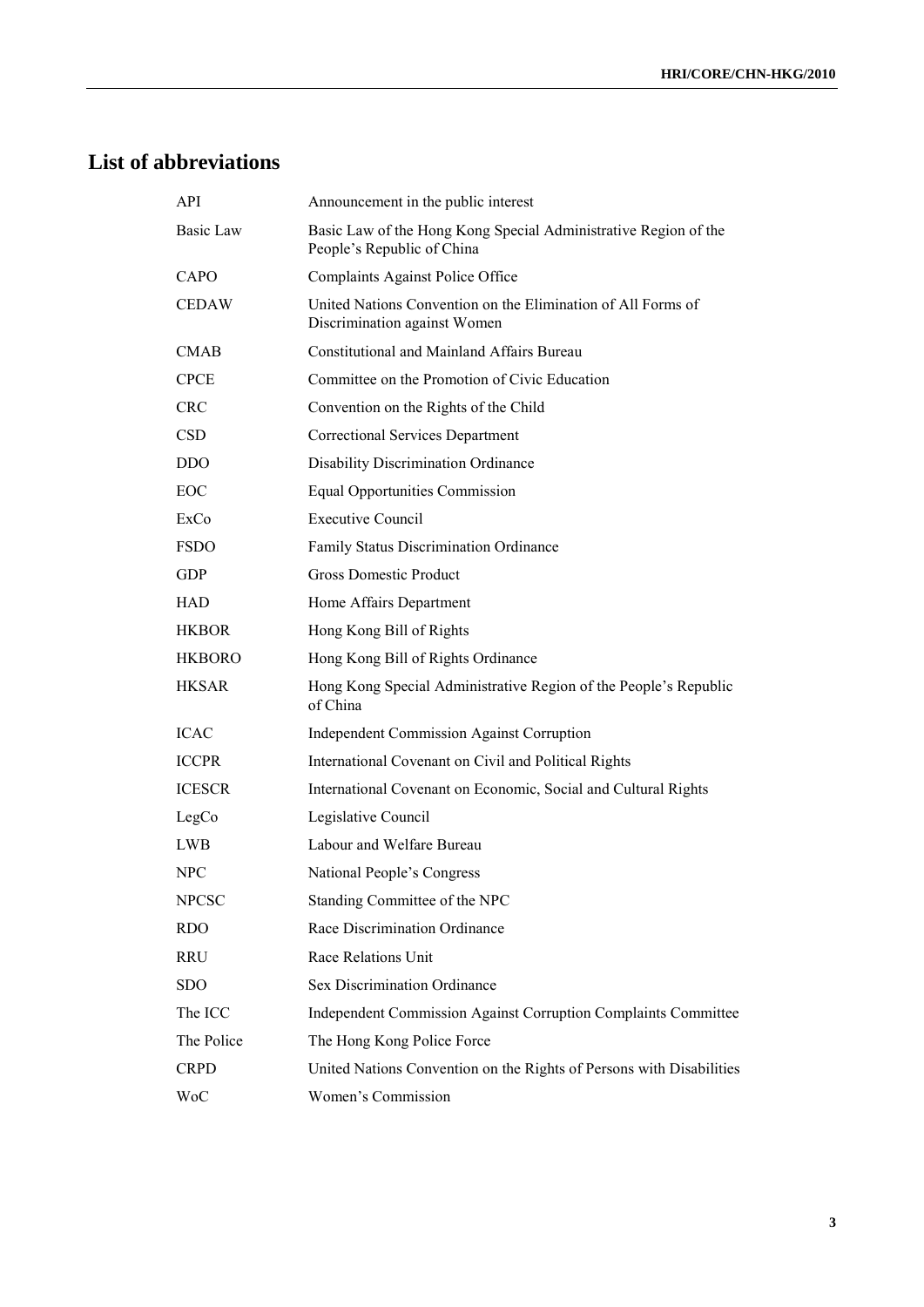## **I. General information**

## **A. Demographic, economic, social and cultural characteristics**

1. Relevant demographic indicators and social, economic and cultural indicators in respect of the Hong Kong Special Administrative Region of the People's Republic of China (HKSAR) are at Annex A.

2. The population in Hong Kong at mid-2005 was 6.81 million. With the annual population growth ranging from 0.4% to 1.0% in recent years, the population at mid-2009 exceeded the 7 million mark (7.01 million). The population increase was mainly due to the continuous inflow of holders of Permit for Proceeding to Hong Kong and Macao from the Mainland of China and the natural increase during the period.

3. The majority of the population in Hong Kong are Chinese (95%). The number of ethnic minorities in Hong Kong was 342,198 (about 5% of the population) in 2006, which was more or less the same as the number in 2001. Nevertheless, there had been changes in the composition of ethnic minorities in the past five years. For example, the number of Indonesians increased markedly from 50,494 in 2001 to 87,840 in 2006, while their proportion in all ethnic minorities increased from 14.7% to 25.7%.

4. In terms of language most commonly used, 93.9% of Chinese aged five and over usually spoke Cantonese at home, followed by other Chinese dialects (other than Cantonese and Putonghua) (4.6%). On the other hand, among ethnic minorities aged five and over, English was the language most commonly spoken at home (46.7%), followed by Cantonese  $(32.4\%)$ .

5. Ageing of the population has continued. While the proportion of people aged under 15 fell from 16.5% in 2001 to 13.7% in 2006, the proportion of people aged 65 and over rose from 11.1% to 12.4%.

6. Hong Kong is a small and open economy. Hong Kong's per capita Gross Domestic Product (GDP) in 2009 stood at around \$233,300. Its economy has become increasingly service-oriented over the past two decades, as manifested by a continued rise in the share of the service sectors in GDP from 73% in 1988 to 92% in 2008.

7. The diversification and restructuring of the economy will continue. The Government will consolidate the strengths of the traditional four pillar industries (namely financial services, tourism, trading and logistics, and professional services), and at the same time step up efforts to promote the growth of industries where Hong Kong enjoys clear advantage (including educational services, medical services, testing and certification services, environmental industries, innovation and technology, cultural and creative industries). The transformation towards a knowledge-based economy has led to a shift in manpower demand in favour of higher-skilled and better educated workers.

## **B. Constitutional, political and legal structure of the HKSAR**

#### **1. Constitutional document**

8. In accordance with the provisions of Article 31 and sub-paragraph 13 of article 62 of the Constitution of the People's Republic of China, and the relevant decisions of the National People's Congress (NPC) adopted at the Third Session of the Seventh NPC on 4 April 1990, the HKSAR was established on 1 July 1997. The Basic Law of the Hong Kong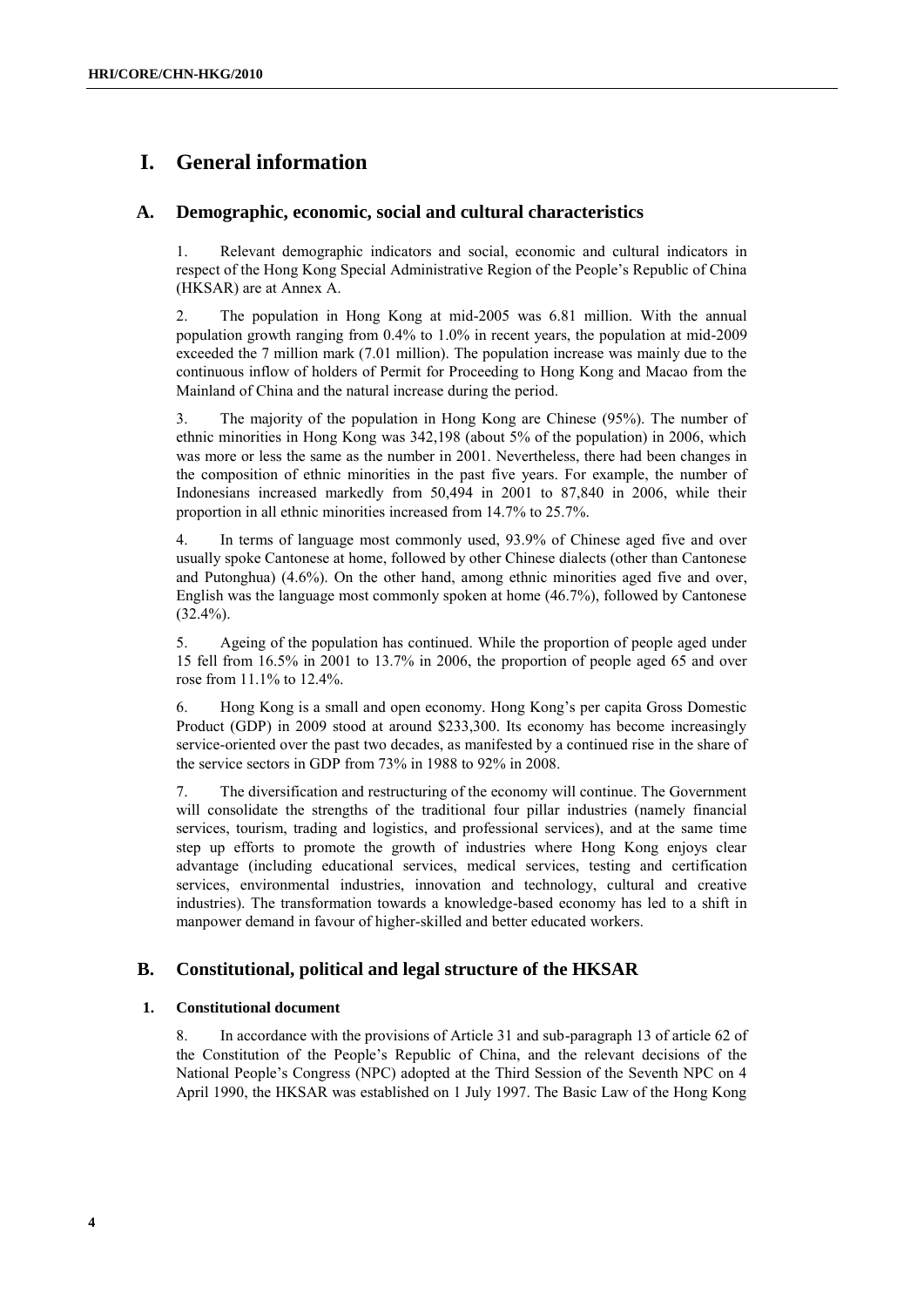Special Administrative Region of the People's Republic of China (Basic Law) came into effect on 1 July 1997.

9. The Basic Law is the most important legal document for the HKSAR to exercise a high degree of autonomy. It prescribes the relationship between the Central Authorities and the HKSAR, fundamental duties of the residents and the social, political, cultural and other systems to be practised in the HKSAR.

10. Among other matters, the Basic Law provides that:

The NPC authorises the HKSAR to exercise a high degree of autonomy and enjoy executive, legislative and independent judicial power, including that of final adjudication. The power of final adjudication of the HKSAR shall be vested in the Court of Final Appeal established in the Region;

(b) The executive authorities and legislature of the HKSAR shall be composed of permanent residents of Hong Kong;

(c) Under the principle of "one country, two systems", the socialist system and policies shall not be practised in the HKSAR and Hong Kong's previous capitalist system and way of life shall remain unchanged for 50 years;

(d) The laws previously in force in Hong Kong, that is, the common law, rules of equity, ordinances, subordinate legislation and customary law shall be maintained, except for any that contravenes the Basic Law, and subject to any amendment by the legislature of the HKSAR;

(e) National laws shall not be applied in the HKSAR except for those listed in Annex III to the Basic Law<sup>1</sup> and that the laws listed therein shall be applied locally by way of promulgation or legislation by the Region. The Standing Committee of the NPC (NPCSC) may add to or delete from the list of laws in Annex III after consulting the Committee for the Basic Law of the HKSAR and the HKSAR Government;

(f) The HKSAR is authorised to conduct relevant external affairs on its own in accordance with the Basic Law using the name "Hong Kong, China", maintain and develop relations and conclude and implement agreements with foreign states and regions and relevant international organisations in the appropriate fields, including the economic, trade, financial and monetary, shipping, communications, tourism, cultural and sports fields;

(g) The HKSAR remains a free port, a separate customs territory and an international financial centre. The HKSAR Government shall, on its own, formulate monetary and financial policies, safeguard the free operation of financial business and financial markets, and regulate and supervise them in accordance with law. The HKSAR safeguards the free flow of capital within, into and out of the Region. The HKSAR issues and manages its own currency;

The HKSAR formulates its own policies on the development of education, science, culture, sports, labour and social services, and Hong Kong residents have the freedom of religious belief;

(i) Hong Kong residents enjoy a wide range of freedoms and rights; and

(j) The provisions of the International Covenant on Civil and Political Rights (ICCPR), the International Covenant on Economic, Social and Cultural Rights (ICESCR), and international labour conventions as applied to Hong Kong shall remain in force and shall be implemented through the laws of the HKSAR.

 $<sup>1</sup>$  National laws listed in Annex III to the Basic Law are at Annex B.</sup>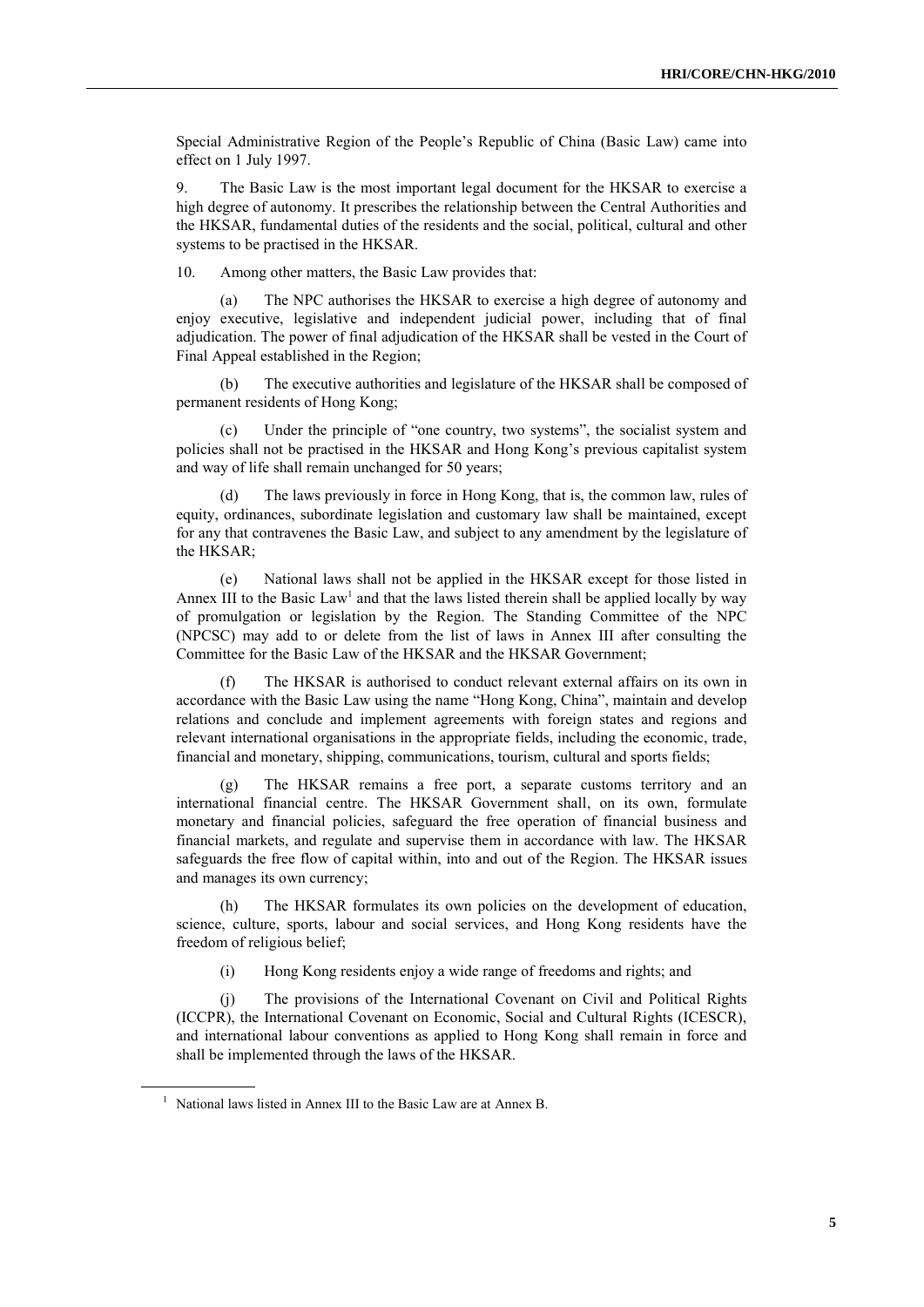The freedoms and rights of Hong Kong residents will be dealt with under the section below on "General framework for the protection and promotion of human rights".

#### **2. Political system**

11. The Chief Executive of the HKSAR is the head of the Region, and is accountable to the Central People's Government and the HKSAR in accordance with the provisions of the Basic Law. The Executive Council (ExCo) assists him in policy-making. The HKSAR Government formulates and implements policies, introduces bills, implements law and provides services to the community. The Legislative Council (LegCo) is the legislature of the HKSAR. District Councils — established in accordance with articles 97 and 98 of the Basic Law — are consulted on district administration and other affairs. There is an independent judiciary.

#### **(a) Chief Executive**

12. The Chief Executive leads the HKSAR Government and decides on government policies. He is responsible for the implementation of the Basic Law and other laws which, in accordance with the Basic Law, apply in the HKSAR. Moreover, he signs bills and budgets passed by the LegCo. He also nominates and reports to the Central People's Government for appointment of principal officials. He appoints or removes judges of the courts at all levels and holders of public office in accordance with legal procedures. The Chief Executive also conducts, on behalf of the HKSAR Government, external affairs and other affairs as authorised by the Central Authorities.

13. The Basic Law provides that the Chief Executive of the HKSAR shall be selected by election or through consultations held locally and be appointed by the Central People's Government. The method for selecting the Chief Executive shall be specified in the light of the actual situation in the HKSAR and in accordance with the principle of gradual and orderly progress. The ultimate aim is the selection of the Chief Executive by universal suffrage upon nomination by a broadly representative nominating committee in accordance with democratic procedures.

#### **(b) Executive Council**

14. The ExCo assists the Chief Executive in policy-making. Under article 56 of the Basic Law, except for the appointment, removal and disciplining of officials and the adoption of measures in emergencies, the Chief Executive shall consult the ExCo before making important policy decisions, introducing bills to the LegCo, making subordinate legislation, or dissolving the LegCo. The Chief Executive in Council also determines appeals, petitions and objections under those ordinances that confer a statutory right of appeal. If the Chief Executive does not accept a majority opinion of the ExCo, he shall put the specific reasons on record.

15. The Council normally meets once a week. It is presided over by the Chief Executive. As provided for in article 55 of the Basic Law, members of the ExCo shall be appointed by the Chief Executive from among the principal officials of the executive authorities, members of the LegCo and public figures. Their term of office shall not extend beyond the expiry of the term of office of the Chief Executive who appoints them.

16. The current membership of the ExCo comprises the 15 Principal Officials appointed under the Political Appointment System and 14 non-official members.

#### **(c) The structure of the Administration**

17. The Chief Executive is the head of the Government of the HKSAR. If the Chief Executive is not able to discharge his duties for a short period, such duties shall temporarily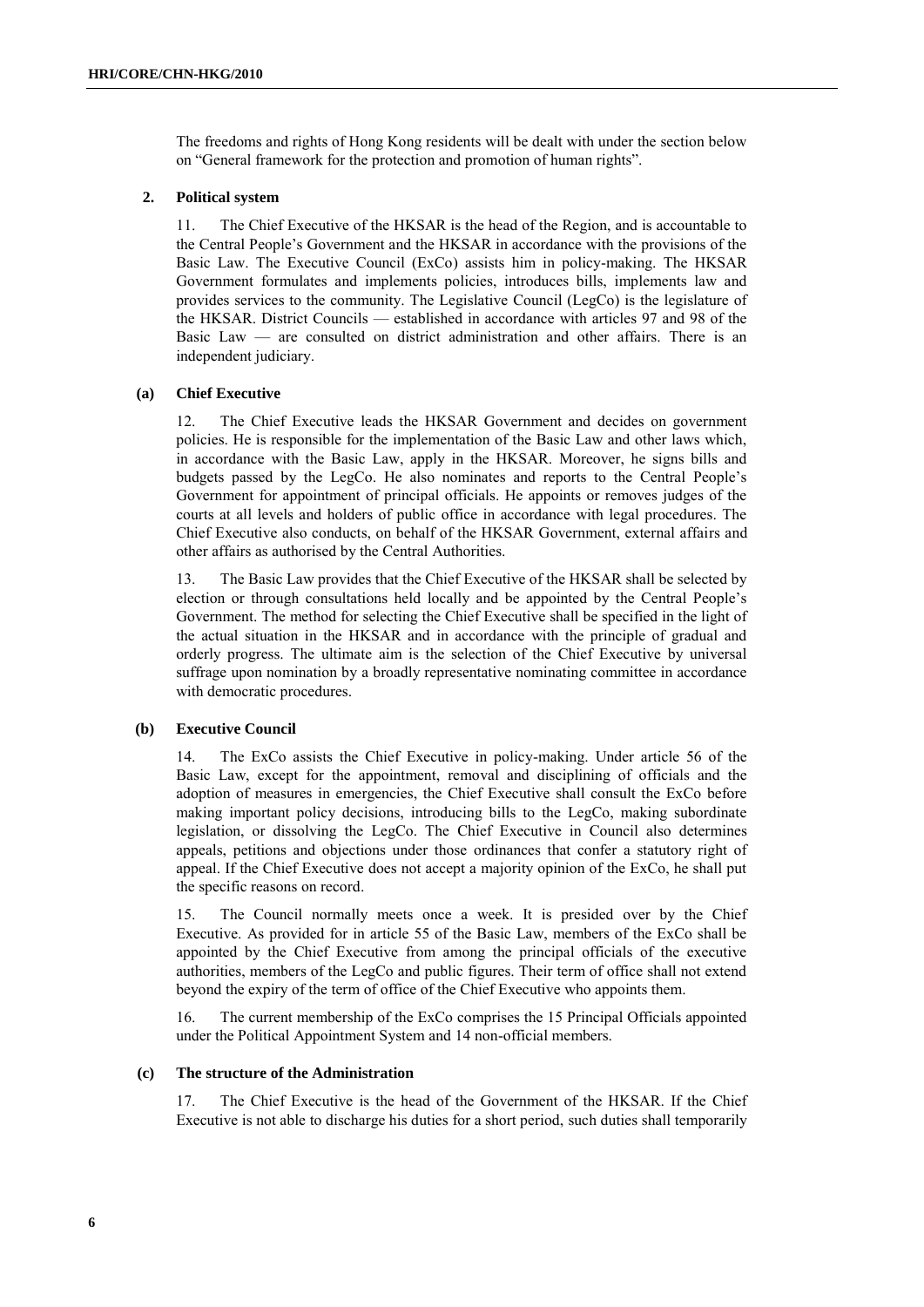be assumed by the three Secretaries of Departments, namely the Chief Secretary for Administration, the Financial Secretary, or the Secretary for Justice, in that order of precedence. The Government of the HKSAR comprises a Department of Administration, a Department of Finance, a Department of Justice, and various bureaux, divisions, and commissions.

18. There are currently 12 bureaux, each headed by a Policy Secretary, which collectively form the Government Secretariat. With certain exceptions, the heads of Government departments are responsible to the Secretaries of Departments and Policy Secretaries. The exceptions are the Commissioner of the Independent Commission Against Corruption, The Ombudsman and the Director of Audit, who function independently and are directly accountable to the Chief Executive.

19. A Political Appointment System has been introduced since 1 July 2002. Under the system, the Chief Secretary for Administration, the Financial Secretary, the Secretary for Justice and the 12 Policy Secretaries of the HKSAR Government are political appointees. They are responsible for specific policy areas and are accountable to the Chief Executive. They are at the same time appointed as Members of the ExCo and, together with other Non-Official Members of the Council, assist the Chief Executive in policy making. Under the system, there remains a permanent, professional and politically neutral civil service.

#### **(d) Legislative Council**

20. The powers and functions of the LegCo are specified in article 73 of the Basic Law. These include enacting, amending or repealing laws in accordance with the provisions of the Basic Law and legal procedures; examining and approving budgets introduced by the Government; approving taxation and public expenditure; receiving and debating the policy addresses of the Chief Executive; raising questions on the work of the Government; debating any issue concerning public interests; endorsing the appointment and removal of the judges of the Court of Final Appeal and the Chief Judge of the High Court; and receiving and handling complaints from Hong Kong residents.

21. Article 68 of the Basic Law provides that the LegCo of the HKSAR shall be constituted by election. The method for its formation shall be specified in the light of the actual situation in the HKSAR and in accordance with the principle of gradual and orderly progress. The ultimate aim is the election of all the members of the LegCo by universal suffrage. Annex II to the Basic Law and the relevant decision of the NPC at its Third Session on 4 April 1990 prescribe the composition of the LegCo during its first three terms as follows:

| Membership                                                             | First term<br>1998–2000<br>(two years) | Second term<br>2000-2004<br><i>(four years)</i> | Third term<br>2004-2008<br><i>(four years)</i> |
|------------------------------------------------------------------------|----------------------------------------|-------------------------------------------------|------------------------------------------------|
| (a) Elected by geographical constituencies<br>through direct elections | 20                                     | 24                                              | 30                                             |
| (b) Elected by functional constituencies                               | 30                                     | 30                                              | 30                                             |
| (c) Elected by an election committee                                   | 10                                     | 6                                               |                                                |
| <b>Total</b>                                                           | 60                                     | 60                                              | 60                                             |

22. Annex II of the Basic Law provides that, if there is a need to amend the method for forming the LegCo after 2007, such amendments must be made with the endorsement of a two-thirds majority of all the members of the Council and the consent of the Chief Executive and they shall be reported to the NPCSC for the record.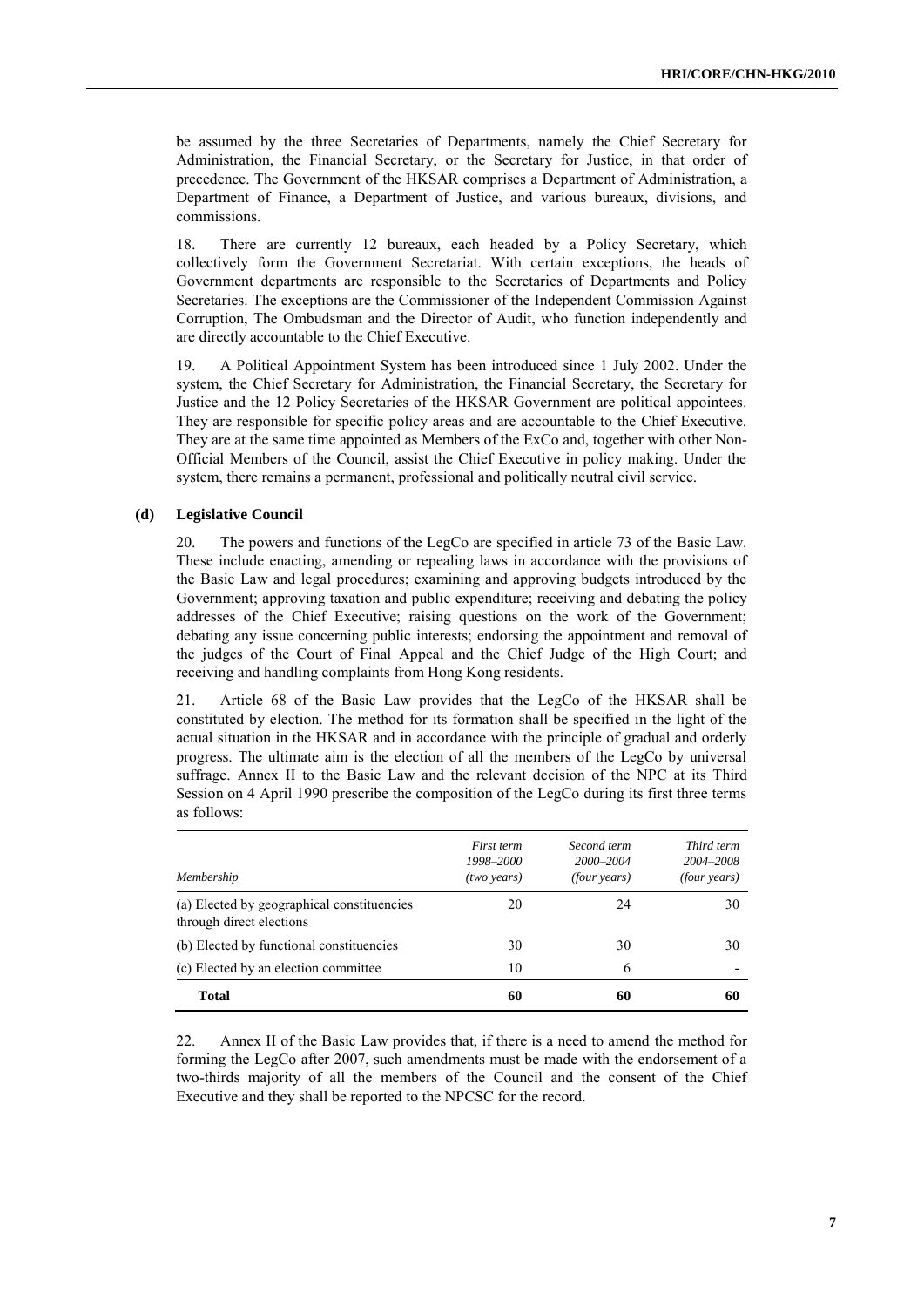23. The election of the current (fourth) term of the LegCo (2008–2012) was held on 7 September 2008. The HKSAR is divided into five geographical constituencies, each of which has four to eight seats. A total of 30 seats are returned by geographical constituencies through direct elections. Another 30 seats are returned from 28 functional constituencies, each of which represents an economic, social, or professional group which is substantial and important to the HKSAR. The fourth term of the LegCo assumed office on 1 October 2008.

#### **(e) District Councils**

24. Eighteen District Councils were established in the HKSAR to advise the Government on all matters relating to the well-being of residents in the districts and to promote community building through carrying out various community involvement programmes including recreational and cultural projects, and undertaking environmental improvement projects within the districts. A District Council is composed of elected members, appointed members, and, in the case of District Councils in rural areas, the chairmen of Rural Committees as ex-officio members. For the current (third) term District Councils (2008–2011), the HKSAR is divided into 405 constituencies, each returning one elected member. In addition, there are 102 appointed members and 27 ex-officio members.

#### **(f) Relevant statistics**

25. Relevant statistics on the political system, including the number of complaint cases received from the public on the conduct of major elections, and the voter turnout rates, are set out in Annex C.

#### **3. Administration of justice**

#### **(a) The judicial system of the HKSAR**

26. The legal system is firmly based on the rule of law, professional legal services, quality legal aid services, and a Judiciary which is independent of the executive authorities and the legislature.

27. Article 19 of the Basic Law provides that the HKSAR shall be vested with independent judicial power, including that of final adjudication. The courts of the HKSAR shall have jurisdiction over all cases in the Region, except that the restrictions on their jurisdiction imposed by the legal system and principles previously in force in Hong Kong shall be maintained. The courts of the HKSAR shall have no jurisdiction over acts of state such as defence and foreign affairs. The courts of the Region shall obtain a certificate from the Chief Executive on questions of fact concerning acts of state such as defence and foreign affairs whenever such questions arise in the adjudication of cases. This certificate shall be binding on the courts. Before issuing such a certificate, the Chief Executive shall obtain a certifying document from the Central People's Government.

28. The courts of justice comprise the Court of Final Appeal, the High Court (which consists of the Court of Appeal and the Court of First Instance), the District Court, the Magistrates' Courts, the Lands Tribunal, the Labour Tribunal, the Small Claims Tribunal, the Obscene Articles Tribunal and the Coroner's Court. The courts hear and determine all criminal trials and civil disputes, whether between individuals or between individuals and Government of the Region.

29. Article 82 of the Basic Law provides that the power of final adjudication of the HKSAR shall be vested in the Court of Final Appeal of the Region, which may as required invite judges from other common law jurisdictions to sit on the Court of Final Appeal.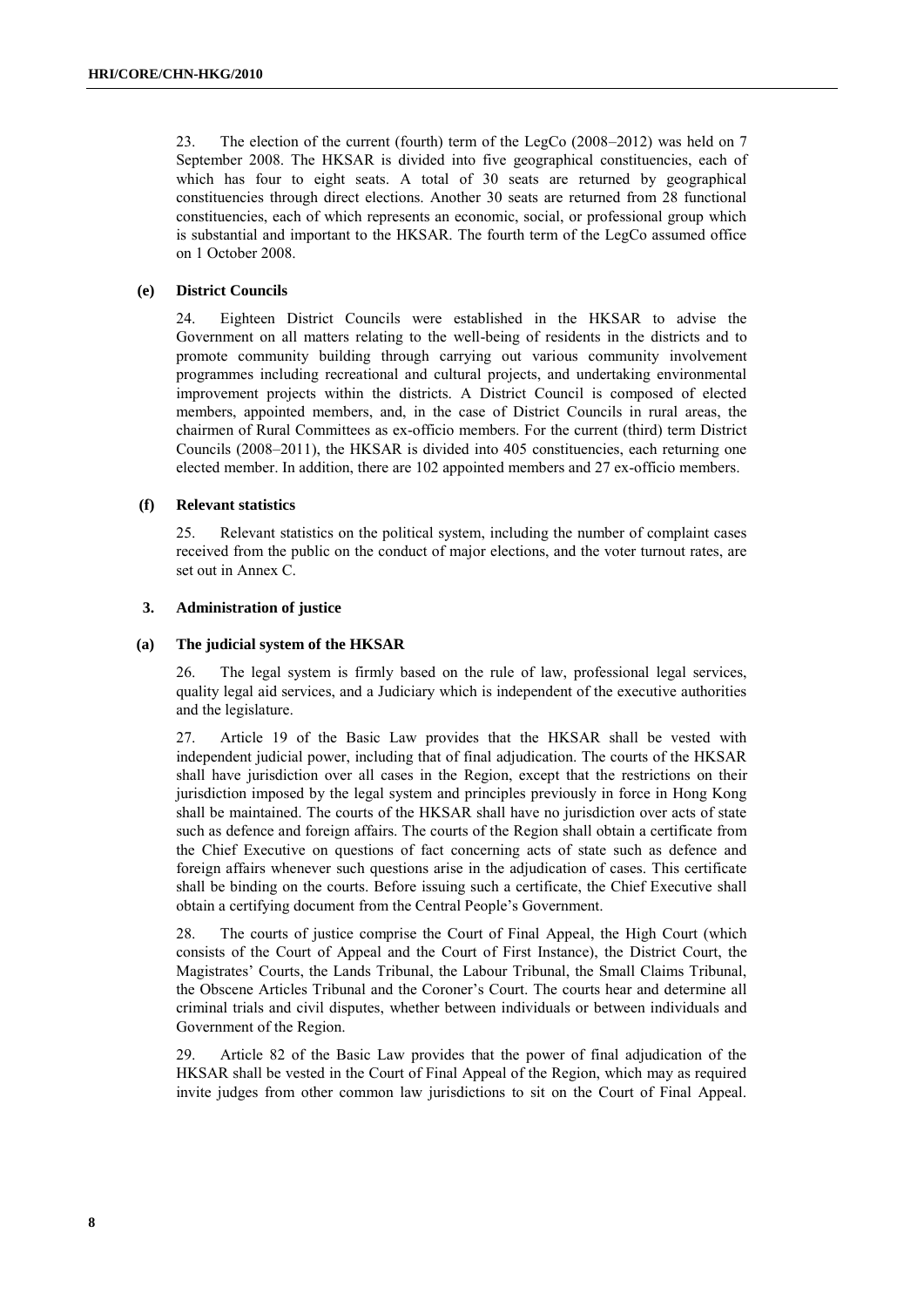Article 83 further provides that the structure, powers and functions of the courts of the HKSAR at all levels shall be prescribed by law.

30. All judges and judicial officers must have qualified as legal practitioners in Hong Kong or in a common law jurisdiction and have substantial professional experience. Article 88 of the Basic Law provides that judges of the courts of the HKSAR shall be appointed by the Chief Executive on the recommendation of an independent commission composed of local judges, persons from the legal profession and eminent persons from other sectors.

31. Judges have security of tenure. Article 89 of the Basic Law provides that a judge of a court of the HKSAR may only be removed for inability to discharge his or her duties, or for misbehaviour, by the Chief Executive on the recommendation of a tribunal appointed by the Chief Justice of the Court of Final Appeal and consisting of not fewer than three local judges. The Chief Justice of the Court of Final Appeal of the HKSAR may be investigated only for inability to discharge his or her duties, or for misbehaviour, by a tribunal appointed by the Chief Executive and consisting of not fewer than five local judges and may be removed by the Chief Executive on the recommendation of the tribunal and in accordance with the procedures prescribed in the Basic Law.

#### **(b) Relevant statistics**

32. From 2005 to 2009, the relevant statistics on the administration of justice in respect of the HKSAR set out below. Statistics relevant to the sentencing of offenders and death in custody are set out in **Annex D**.

#### *(a) Incidence of violent death and life threatening crimes reported*

| Crime                   | 2005 | 2006 | 2007 | 2008 | 2009  |
|-------------------------|------|------|------|------|-------|
| Murder and manslaughter | 34   | 35   | 18   | 36   | $4^7$ |
| Attempted murder        |      |      |      |      |       |

#### *(b) Number of persons arrested for violent or other serious crimes*

| Crime                        | 2005 | 2006    | 2007 | 2008 | 2009  |
|------------------------------|------|---------|------|------|-------|
| Murder and manslaughter      | 65   | 50      | 25   | 42   | 35    |
| Wounding and serious assault | 5693 | 6 3 5 2 | 6498 | 5985 | 5878  |
| Robbery                      | 720  | 821     | 682  | 611  | 428   |
| Drug trafficking             | 1058 | 1 1 3 9 | 1420 | 1489 | 1.579 |

#### *(c) Number of reported cases of sexually motivated violence*

| Crime            | 2005    | 2006  | 2007    | 2008 | 2009  |
|------------------|---------|-------|---------|------|-------|
| Rape             | 99      | 96    | 107     | 105  | 136   |
| Indecent assault | 1 1 3 6 | l 195 | 1 3 9 0 | 381  | ! 318 |

#### *(d) Number of police officers per 100,000 persons*

|                 | 2005  | 2006  | 2007  | 2008  | 2009  |
|-----------------|-------|-------|-------|-------|-------|
| Police officers | 381.8 | 384.9 | 395.0 | 391.4 | 395.6 |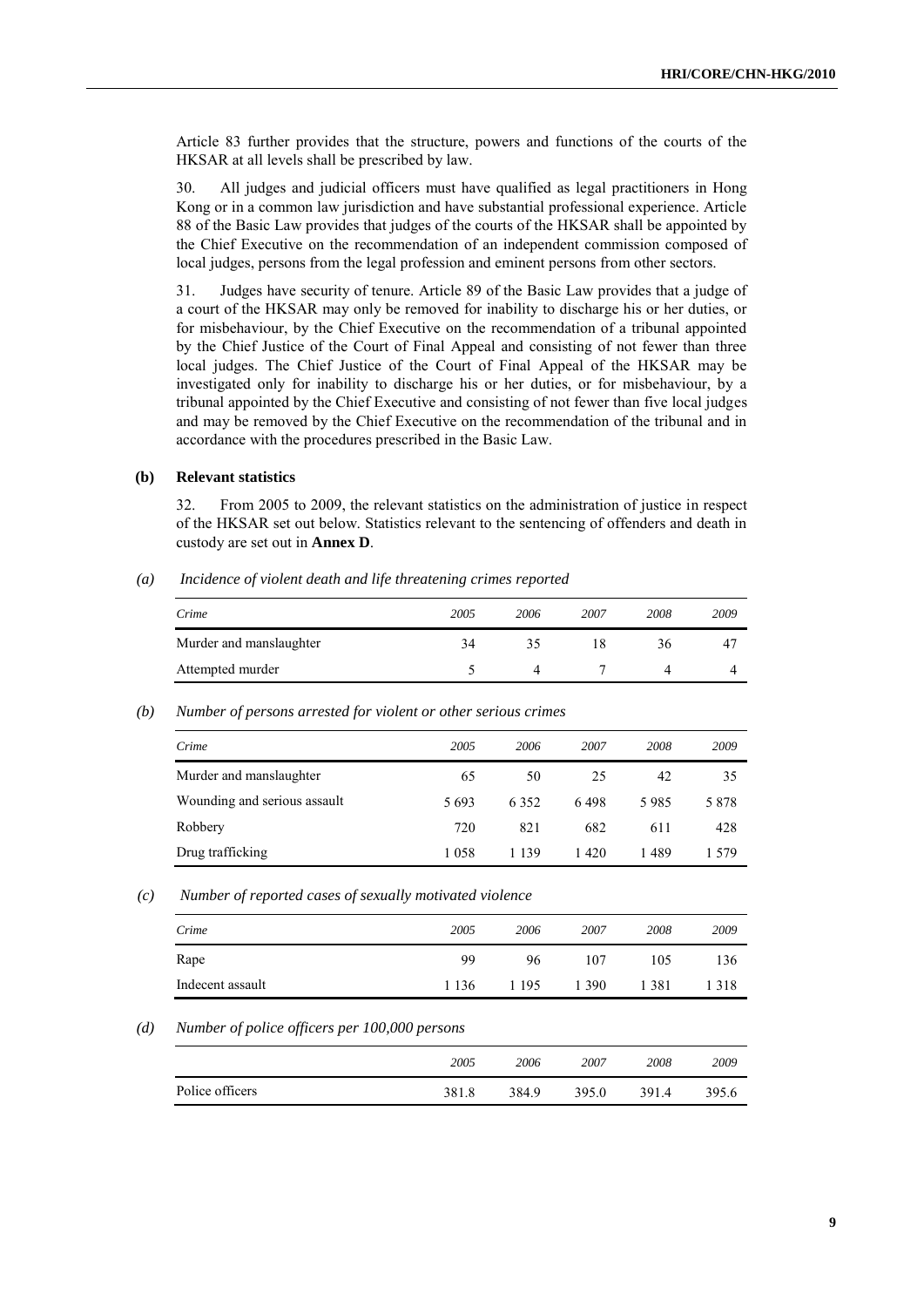|                                                                        | 2005        | 2006     | 2007        | 2008        | 2009        |
|------------------------------------------------------------------------|-------------|----------|-------------|-------------|-------------|
| Judges and judicial officers                                           | 156         | 150      | 154         | 161         | 154         |
| Statistics on legal aid                                                |             |          |             |             |             |
|                                                                        | 2005        | 2006     | 2007        | 2008        | 2009        |
| (1) No. of legal aid applications                                      | 4 1 6 2     | 3 7 7 9  | 3 7 6 5     | 3 4 1 3     | 3816        |
| (2) No. of applications refused on merits                              | 1 3 2 8     | 1 2 1 6  | 1 1 5 2     | 1 0 1 2     | 899         |
| (3) No. of applications granted legal aid                              | 2666        | 2 3 5 7  | 2 5 0 7     | 2 2 3 5     | 2 8 0 0     |
| (4) Applicants granted legal aid with nil<br>contribution out of $(3)$ | 2465        | 2 1 6 2  | 2 3 0 5     | 2 0 4 6     | 2 5 4 6     |
| (as % of (3))                                                          | $(92.46\%)$ | (91.73%) | $(91.94\%)$ | $(91.54\%)$ | $(90.93\%)$ |

#### *(e) Number of judges and judicial officers*

#### **4. Non-government organizations**

33. Article 27 of the Basic Law guarantees that Hong Kong residents shall have freedom of association and the right and freedom to form and join trade unions, and to strike. Article 18 of the Hong Kong Bill of Rights (HKBOR), which corresponds to article 22 of the ICCPR, also guarantees the freedom of association. In Hong Kong, all organisations including companies, societies, trade unions and credit unions must be registered by authorities under applicable ordinances such as the Companies Ordinance (Cap. 32) and the Societies Ordinance (Cap. 151).

#### **Exemption of tax**

34. Subject to certain limitations, charitable institutions or trusts of a public character are exempt from tax under section 88 of the Inland Revenue Ordinance (Cap. 112). Charities wishing to enjoy the tax exemption may apply to the Inland Revenue Department.

35. For an institution or a trust to be a charity, it must be established for purposes which are exclusively charitable according to law. The law defining the legal attributes of a charity is based upon case law developed through court decisions.

36. A summary of the purposes that may be accepted as charitable, in accordance with case law, are:

- (a) Relief of poverty;
- (b) Advancement of education;
- (c) Advancement of religion; and

(d) Other purposes of a charitable nature beneficial to the community not falling under any of the preceding heads.

37. While the purposes under the first three heads may be in relation to activities carried on in any part of the world, those under head (d) will only be regarded as charitable if they are of benefit to the Hong Kong community.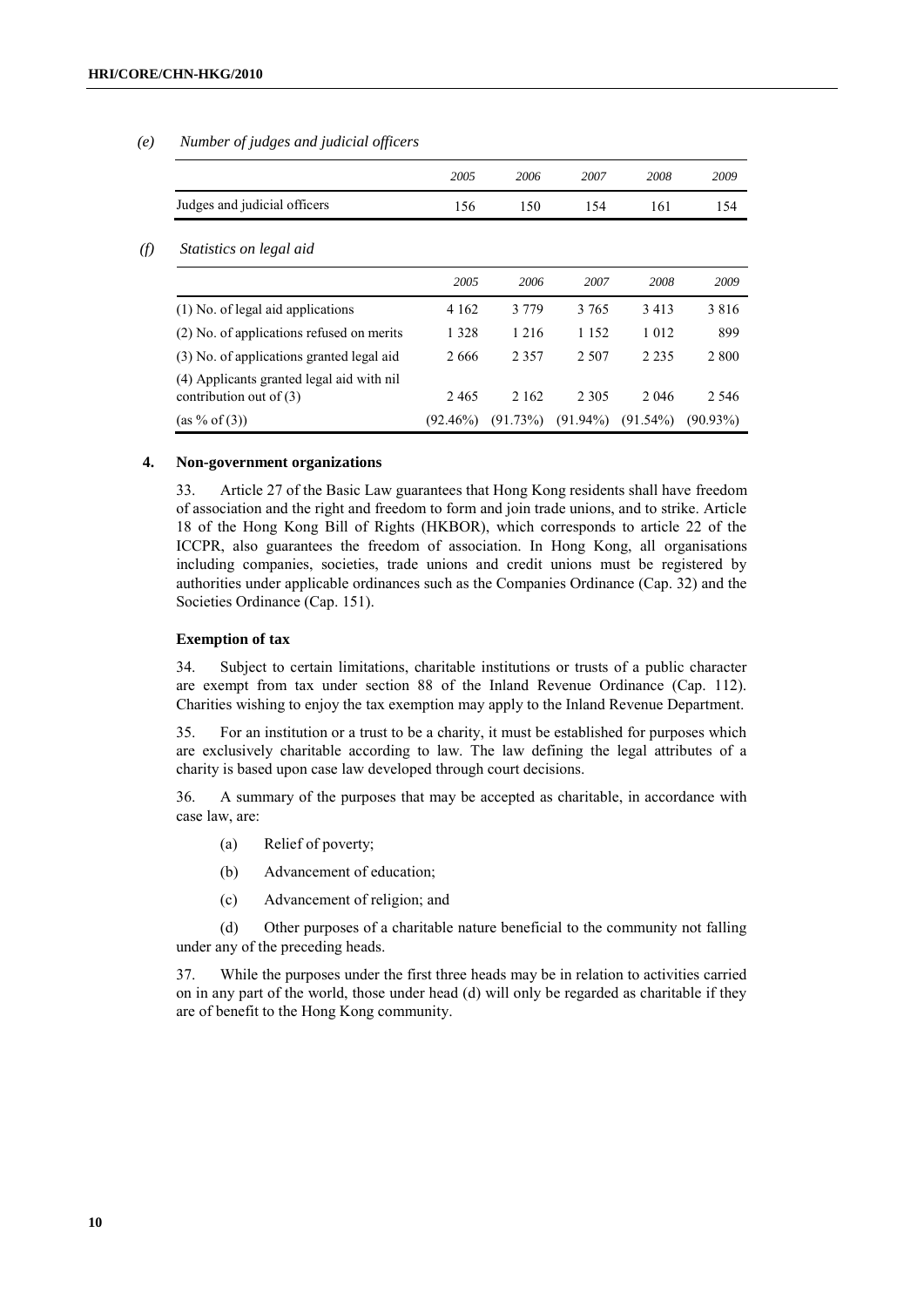## **II. General framework for the protection and promotion of human rights**

### **A. Application of international human rights treaties to the HKSAR**

38. The list of international treaties that are applicable to the HKSAR and the relevant information is at Annex E.

### **B. Legal framework for the protection of human rights**

#### **1. Rule of law**

39. The fundamental basis for the protection of human rights is the rule of law maintained by an independent judiciary (see paragraphs 26 to 31 above). The principles that inform the rule of law are:

(a) *The supremacy of the law*: no individual is punishable or can lawfully be made to suffer personally or financially except for a breach of law established before the independent courts. Where, under the law, an official or an authority has discretion to make a decision, that discretion must be exercised legally, fairly and reasonably. Where it does not do so, the decision must be capable of successful challenge before the courts. The Basic Law guarantees the right of Hong Kong residents to institute legal proceedings in the courts against the acts of the executive authorities and their personnel; and

(b) *Equality before the law*: Article 25 of the Basic Law provides that all Hong Kong residents shall be equal before the law. Article 22 provides that all offices set up in the HKSAR by departments of the Central People's Government, or by provinces, autonomous regions, or municipalities directly under the Central Government and personnel of these offices shall abide by the laws of the Region. Article 14 provides that members of the garrison shall, in addition to abiding by national laws of China, abide by the laws of the HKSAR. Article 35 provides that Hong Kong residents shall have the right to institute legal proceedings in the courts against the acts of the executive authorities and their personnel. No Government authority or official, and no individual, is above the law. All persons, regardless of race, rank, politics, religion or sex, are equal before the law and subject to the same law. Individuals and the HKSAR Government have the same access to the courts to enforce legal rights or defend an action.

#### **2. Human rights guarantees in the Basic Law**

40. Article 4 of the Basic Law provides that the HKSAR shall safeguard the rights and freedoms of residents of the HKSAR and of other persons in the Region in accordance with law. The Basic Law guarantees a wide range of freedoms and rights, including:

(a) Equality before the law;

(b) Freedom of speech, of the press and of publication; freedom of association, of assembly, of procession and of demonstration; and the right and freedom to form and join trade unions, and to strike;

(c) Freedom of the person; freedom from torture; freedom from arbitrary or unlawful arrest, detention or imprisonment; freedom from arbitrary or unlawful search of the body; and right against arbitrary or unlawful deprivation of life;

(d) Freedom from arbitrary or unlawful search of, or intrusion into, one's home or other premises;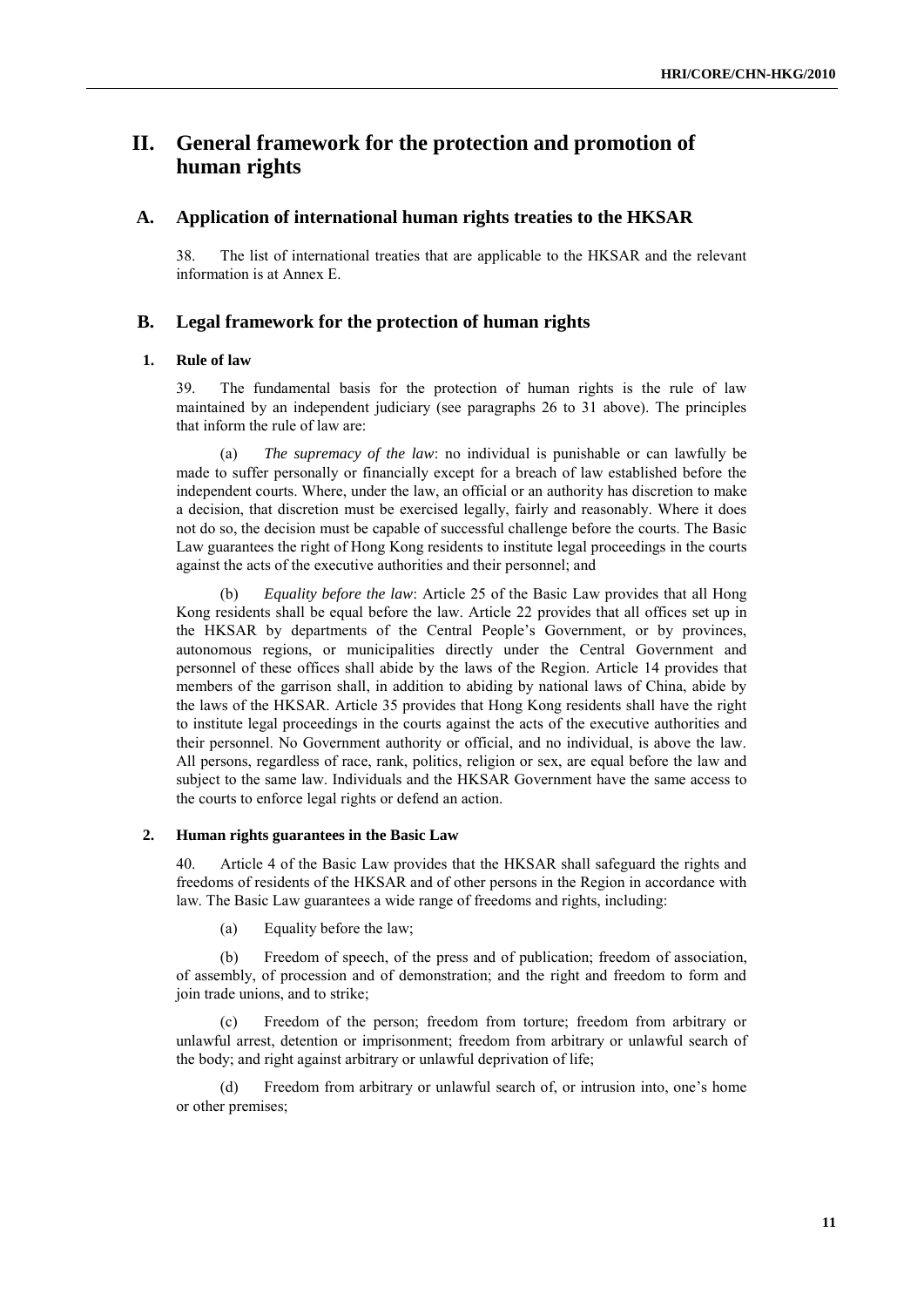(e) Freedom and privacy of communication;

(f) Freedom of movement within the HKSAR and freedom of emigration to other countries and regions and freedom to travel and to enter or leave the Region;

(g) Freedom of conscience; freedom of religious belief and freedom to preach and to conduct and participate in religious activities in public;

(h) Freedom of choice of occupation;

(i) Freedom to engage in academic research, literary and artistic creation, and other cultural activities;

(j) Right to confidential legal advice, access to the courts, choice of lawyers for timely protection of their lawful rights and interests or for representation in the courts, and to judicial remedies; right to institute legal proceedings in the courts against the acts of the executive authorities and their personnel;

- (k) Right to social welfare in accordance with law; and
- (l) Freedom of marriage and right to raise a family freely.

41. Persons in Hong Kong other than Hong Kong residents shall, in accordance with law, enjoy the rights and freedoms of Hong Kong residents prescribed by Chapter III of the Basic Law. In addition, permanent residents of the HKSAR enjoy the rights to vote and to stand for election in accordance with law.

#### **3. Effect of other human rights instruments in HKSAR law**

42. According to Article 39 of the Basic Law:

"The provisions of the ICCPR, the ICESCR and international labour conventions as applied to Hong Kong shall remain in force and shall be implemented through the laws of the HKSAR.

The rights and freedoms enjoyed by Hong Kong residents shall not be restricted unless as prescribed by law. Such restrictions shall not contravene the provisions of the preceding paragraph of this Article."

43. In general, and as is usual in common law systems, treaties that apply to Hong Kong (including human rights treaties) do not themselves have the force of law in the domestic legal system of Hong Kong. They cannot directly be invoked before the courts as the source of individual rights. However, the courts will, when possible, construe domestic legislation in such a way as to avoid incompatibility with international treaties that apply to Hong Kong. The usual method of giving effect in local law to treaty obligations (when these require some change in existing laws or practice) is to enact specific new legislation. 2 Where this results in the creation or definition of specific legal rights and where these rights are denied or interfered with (or there is the threat of such action), a remedy will be available in the courts through the ordinary procedures of civil litigation; or the law may provide criminal sanctions.

#### **4. Hong Kong Bill of Rights Ordinance**

44. The Hong Kong Bill of Rights Ordinance (Cap. 383) (HKBORO) was enacted in June 1991 specifically to give effect in local law to the provisions of the ICCPR as applied

<sup>&</sup>lt;sup>2</sup> An example is the Crimes (Torture) Ordinance (Chapter 427 of the Laws of the HKSAR) which was enacted to give effect in Hong Kong to the Convention against Torture and Other Cruel, Inhuman or Degrading Treatment or Punishment (CAT).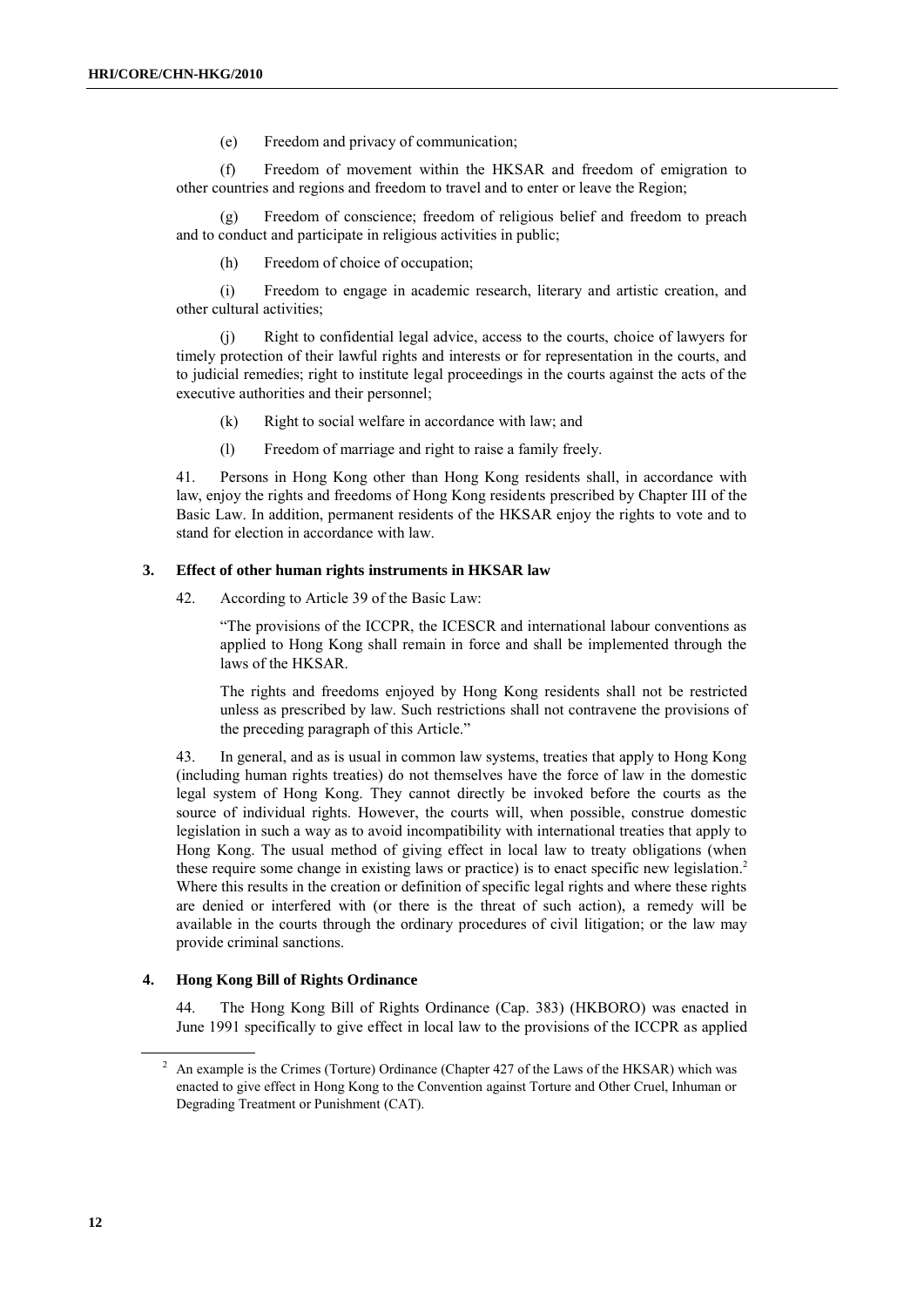to Hong Kong. It achieves this by setting out a detailed HKBOR, the terms of which are almost identical to those of the ICCPR.

#### **5. Legal aid**

45. Eligible applicants receive legal aid through the provision of the services of a solicitor and, if necessary, a barrister in court proceedings to ensure that any person who has reasonable grounds for pursuing or defending a legal action is not prevented from doing so by lack of means. Publicly funded legal aid services are provided through the Legal Aid Department and the Duty Lawyer Service.

#### **(a) Legal Aid Department**

46. The Legal Aid Department provides legal representation to eligible persons in both civil and criminal cases heard in the Court of Final Appeal, the Court of Appeal, the Court of First Instance, the District Court and the Magistrates' Court (for committal proceedings). Civil legal aid is available for proceedings covering major areas of livelihood of the community ranging from family disputes to immigration matters and to coroner's inquests. The grant of legal aid is not subject to a residence requirement. Applicants must satisfy the Director of Legal Aid of their financial eligibility (the means test) and of the justification for legal action (the merits test). In civil cases, the Director has discretion to waive the upper limits of the means test in meritorious applications where a breach of the HKBORO or the ICCPR as applied to Hong Kong is an issue. In criminal cases, the Director has the same discretion if he considers it in the interest of justice to do so. Subject to the means test (unless waived by a judge), it is mandatory to grant legal aid to an applicant charged with murder, treason or piracy with violence. For other criminal offences, provided the applicant passes the means test, a judge may grant legal aid notwithstanding that legal aid has been refused on merits by the Director.

#### **(b) The Duty Lawyer Service**

47. This Service complements the legal aid services provided by the Legal Aid Department. It operates three schemes that respectively provide legal representation (the Duty Lawyer Scheme), legal advice (the Legal Advice Scheme) and legal information (the Tel Law Scheme). In addition, the Service started operating the Convention Against Torture Scheme on a pilot basis for 12 months since December 2009. The Duty Lawyer Scheme offers legal representation to virtually all defendants (juvenile and adult) charged in the Magistracies who cannot afford private representation. It also provides legal representation to persons who are at risk of criminal prosecution as a result of giving incriminating evidence in Coroner's inquests. Applicants are subject to a means test and merits test, based on the "interest of justice" principle in accordance with article 14 of the ICCPR and article 11 of the HKBOR. The Legal Advice Scheme and the Tel Law Scheme respectively provide members of the public with free legal advice through individual appointments and taped information on the legal aspects of everyday problems. The Convention Against Torture Scheme provides legal assistance to persons who have made a claim to the Immigration Department under Article 3 of the United Nations Convention against Torture and Other Cruel, Inhuman or Degrading Treatment or Punishment.

#### **(c) Legal Aid Services Council**

48. The Legal Aid Services Council, an independent statutory body, was established in 1996. Its role is to oversee the provision of legal aid services by the Legal Aid Department and advise the Chief Executive on legal aid policy.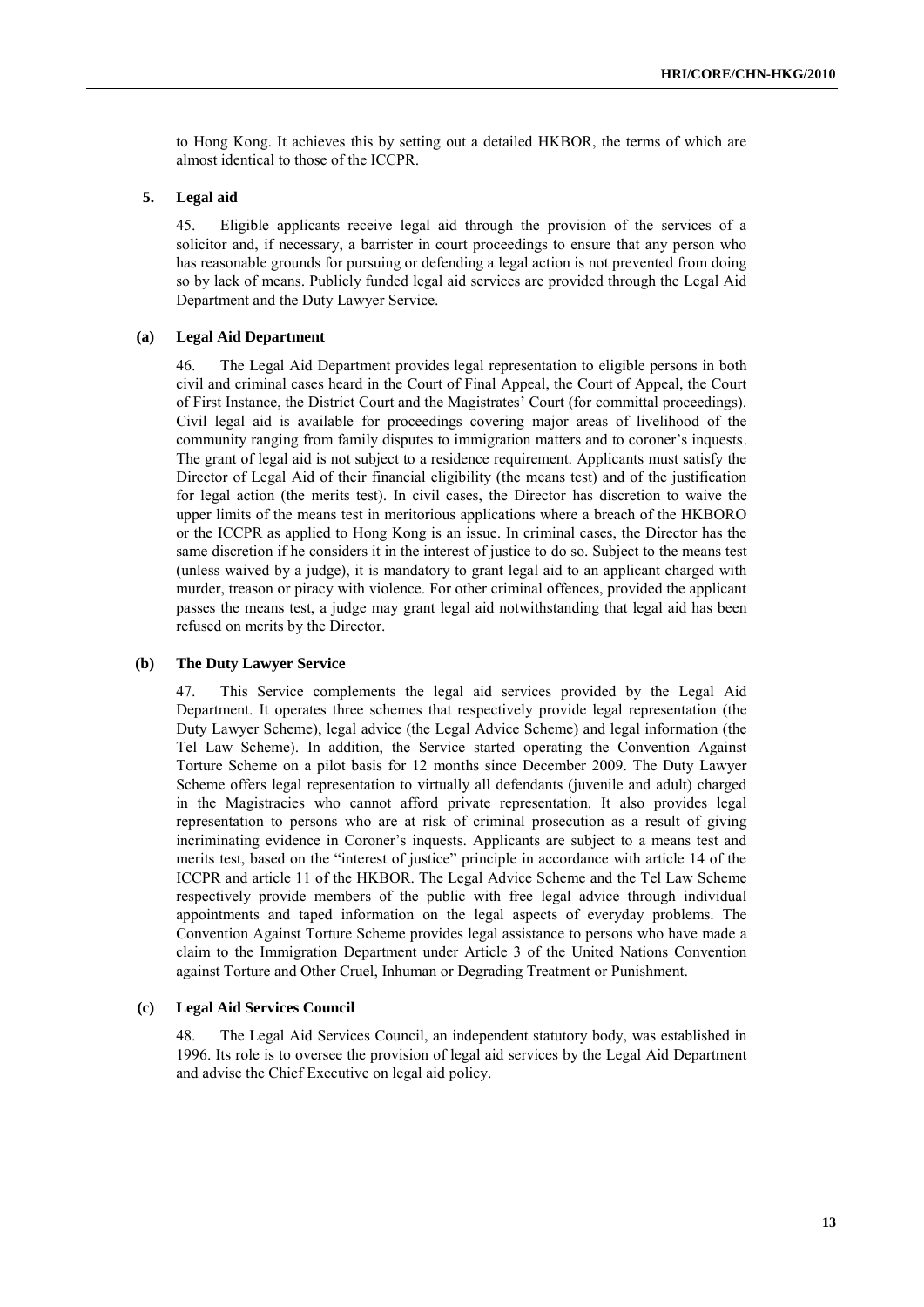#### **6. Office of The Ombudsman**

49. The Ombudsman is an independent authority, established under The Ombudsman Ordinance (Cap. 397). The Ombudsman investigates complaints of grievances arising from maladministration in the public sector. "Maladministration" includes such things as inefficient, bad or improper administration, unreasonable conduct (such as delay, discourtesy and lack of consideration), abuse of power or authority and unjust or discriminatory procedures. Members of the public can complain directly but The Ombudsman may also initiate investigations on his own volition and may publish investigation reports of public interest. Additionally, The Ombudsman is empowered to investigate complaints of non-compliance with the Code on Access to Information.

50. The Ombudsman, a corporate sole, is empowered with full autonomy and statutory authority to conduct his own administrative and financial business. The Ordinance specifically makes it clear that The Ombudsman is not a servant or agent of the HKSAR Government.

51. Under The Ombudsman Ordinance, The Ombudsman may obtain any information and documents from such persons as he thinks fit. He may summon any person to provide information relating to his investigations and may enter any premises of the organisations under his jurisdiction to conduct investigations.

52. After investigating a complaint, The Ombudsman is empowered to report his opinion and reasons, together with a statement of any remedy and recommendation necessary, to the head of the organisation affected. If the recommendation is not acted upon within a reasonable timeframe. The Ombudsman may report the matter to the Chief Executive. He may also do so if he believes that a serious irregularity or injustice has been done. Such reports are required by law to be laid before the LegCo. This helps ensure that The Ombudsman's recommendations are heard and acted upon.

53. With the exception of the Police and the Independent Commission Against Corruption (ICAC), The Ombudsman has jurisdiction over all Government bureaux and departments of the HKSAR and major statutory bodies. Complaints against these two organisations are handled separately by discrete, dedicated bodies (see paragraphs 57 and 58 below). However, complaints of non-compliance with the Code on Access to Information by the Police and the ICAC remain within The Ombudsman's jurisdiction.

#### **7. The Equal Opportunities Commission**

54. The Equal Opportunities Commission (EOC) was established under the Sex Discrimination Ordinance (SDO) in May 1996 and started full operation in September that year. The Commission is responsible for conducting formal investigations, handling complaints, encouraging conciliation between parties in dispute, providing assistance to aggrieved persons in accordance with the SDO, the Disability Discrimination Ordinance (DDO), the Family Status Discrimination Ordinance (FSDO) and the Race Discrimination Ordinance (RDO). It undertakes research programmes and public education to promote equal opportunities in the community. The Commission is also empowered to issue codes of practice to provide practical guidelines to facilitate public compliance with the laws on equal opportunities. Accordingly, it issued Codes of Practice on Employment in relation to the SDO and the DDO in December 1996. It issued similar codes in relation to the FSDO in March 1998 and the RDO in July 2009. The Code of Practice on Education under the DDO was issued in July 2001 to assist educational establishments in fulfilling the requirements of the DDO.

55. Please refer to the section on "Information on non-discrimination and equality and effective remedies‖ below for further details in relation to the anti-discrimination ordinances and the work of the EOC.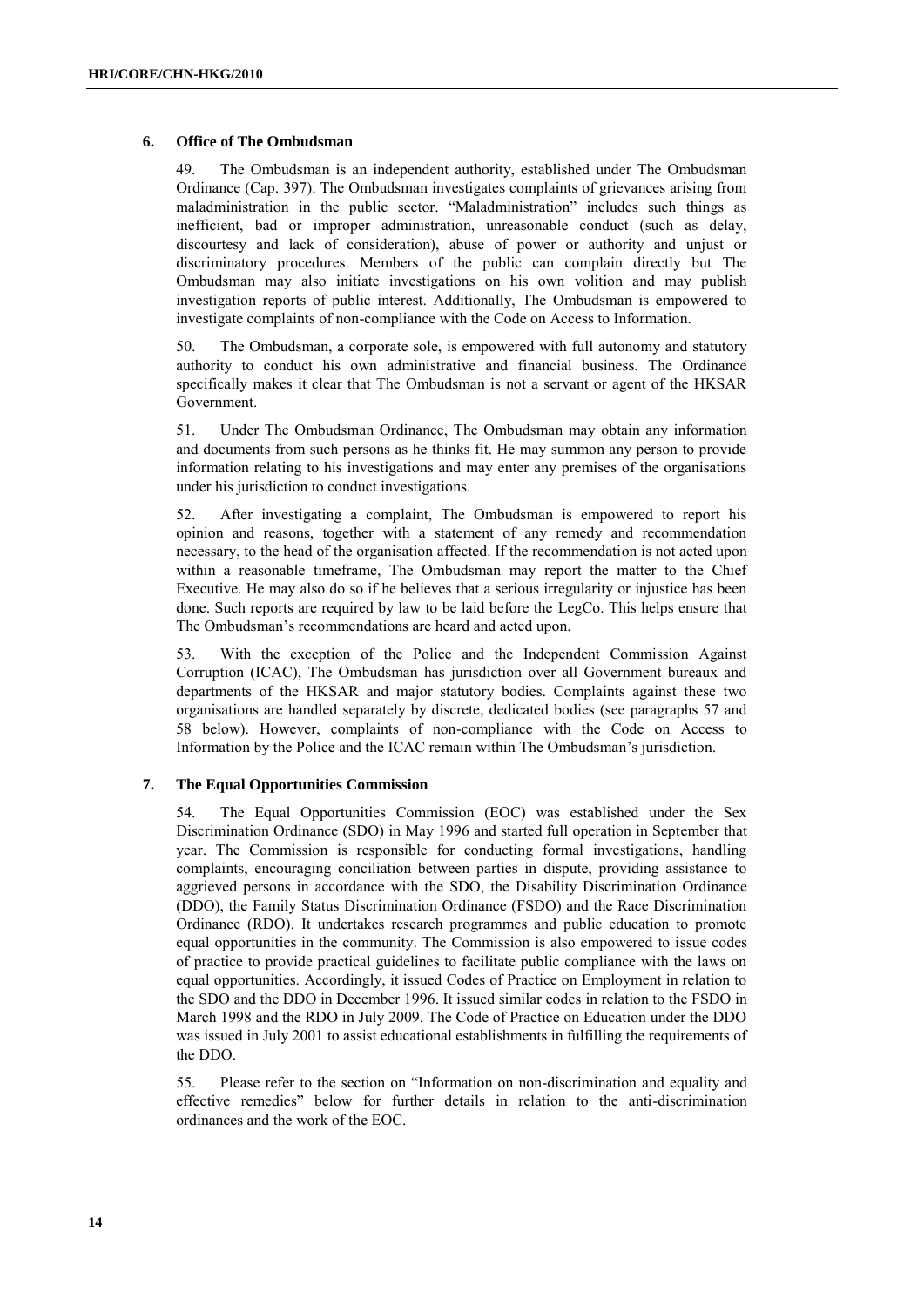#### **8. Privacy Commissioner for Personal Data**

56. The Personal Data (Privacy) Ordinance provides for statutory control of the collection, holding, processing and use of personal data in both the public and private sectors. Its provisions are based on internationally accepted data protection principles. The Ordinance applies to personal data the access to or processing of which is practicable whether they are recorded in electronic, paper file, or audio-visual forms. The Ordinance provides for an independent statutory authority, the Privacy Commissioner for Personal Data, to promote, monitor and enforce compliance with its provisions. The Commissioner's responsibilities include, among others, promoting awareness and understanding of the Ordinance, issuing codes of practice on how to comply with the Ordinance, examining proposed legislation that may affect the privacy of individuals in relation to personal data, and enforcing the Ordinance.

#### **9. Complaints and investigations**

#### **(a) The Police**

57. The Complaints Against Police Office (CAPO) investigates complaints about the conduct and behaviour of members of the Hong Kong Police Force (the Police). The CAPO's investigations are monitored and reviewed by the statutory Independent Police Complaints Council established under the Independent Police Complaints Council Ordinance which took effect on 1 June 2009. The Council's main functions include observing, monitoring and reviewing the handling and investigation of reportable complaints by CAPO and making recommendations in respect of the handling or investigation of such complaints, and identifying any fault or deficiency in the practices or procedures adopted by the Police that has led or might lead to reportable complaints. The Council comprises non-official members appointed by the Chief Executive from a wide spectrum of the community.

#### **(b) The Independent Commission Against Corruption**

58. The Independent Commission Against Corruption Complaints Committee (the ICC) — established in 1977 — monitors and reviews the handling by the ICAC of non-criminal complaints against the ICAC and officers of the ICAC. This is an independent committee appointed by the Chief Executive. The ICC comprises mainly members of the ExCo and the LegCo and prominent members of the community. Complaints against the ICAC or its officers can be made direct to the ICC as well as the ICAC at any of its offices. The investigation of such complaints is handled by a special unit of the Operations Department of the ICAC. When the unit has completed its investigation of a complaint, its conclusions and recommendations are submitted to the ICC for consideration.

#### **(c) Other disciplined services**

59. Other disciplined services departments maintain clear guidelines and procedures for handling complaints. For example, the Correctional Services Department (CSD), which runs HKSAR's prisons, has a Complaints Investigation Unit to manage its grievance redress system for staff, prisoners, and members of the public. These persons may also direct their complaints to the Chief Executive, members of the LegCo, The Ombudsman, visiting Justices of the Peace and other law enforcement agencies such as the ICAC and the Police. The existing complaint channels are considered effective in view of the number and the nature of complaints handled.

60. The Immigration Department applies complaints procedures set out in the Immigration Service Standing Orders made by the Director of Immigration under the authority of the Immigration Service Ordinance (Cap. 331). Complaints about abuse of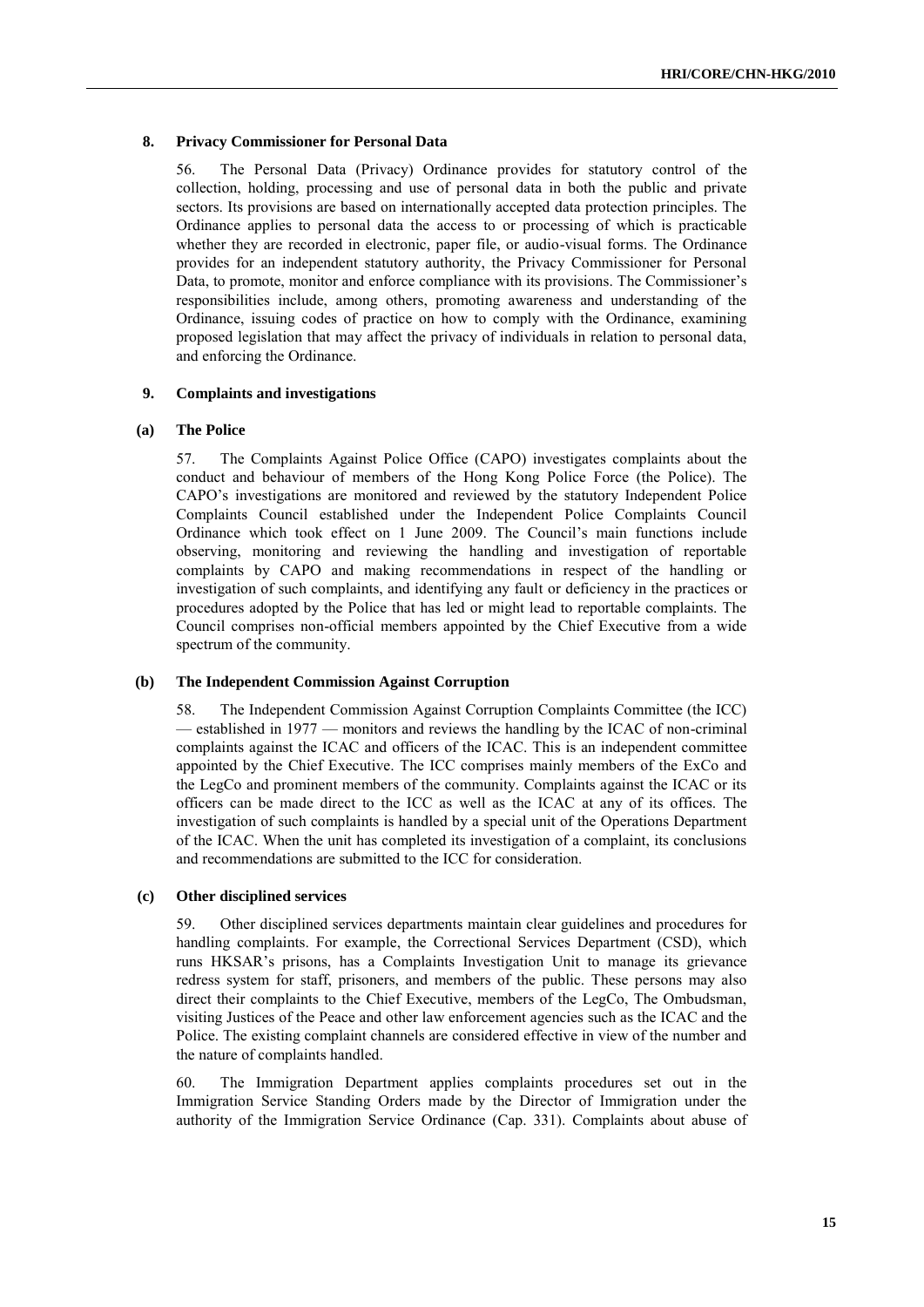authority or maltreatment by service members can be made to the Director of Immigration and are investigated promptly in accordance with the procedures in the Standing Orders. To ensure that all complaints are properly handled, a Complaints Review Working Party examines the results of investigations, conducts reviews and recommends follow-up action whenever necessary. Persons who consider that they have been improperly treated or that their cases have been mismanaged also have access to The Ombudsman. If there is prima facie evidence that a member of the Immigration Service has committed a criminal offence, the Immigration Service will immediately report the matter to the Police for further investigation. Disciplinary procedures against Immigration Service staff are also governed by the Immigration Service Ordinance and the Immigration Service Standing Orders. Under Section 8 of the Immigration Service Ordinance, unlawful or unnecessary exercise of authority resulting in loss or injury to any person is a disciplinary offence.

## **III. Framework within which human rights are promoted**

### **A. Promotion of public awareness of the human rights treaties**

61. The Constitutional and Mainland Affairs Bureau (CMAB) of the HKSAR Government is responsible for coordinating and overseeing the implementation of policies relating to human rights and equal opportunities, including the promotion of public awareness of the rights and obligations stipulated in the human rights treaties applicable to Hong Kong. The Labour and Welfare Bureau (LWB) of the HKSAR Government is responsible for matters and human rights treaties relating to women and disability, including the relevant human rights treaties applicable to Hong Kong.

#### **1. Dissemination of human rights treaties in the HKSAR**

62. The HKSAR Government is committed to the promotion of the rights as enshrined in the human rights treaties applicable to Hong Kong. The promotion work is carried out through various channels including media campaigns in the form of television and radio announcement in the public interest (API). For example, an API produced by the CMAB to promote respect of children's rights as enshrined in the Convention on the Rights of the Child (CRC), namely, the right to life, development, protection and participation, was launched in June 2009. A major publicity campaign, including a series of television thematic docudrama, a package of television and radio APIs, and advertisements on newspapers and public transport facilities has been launched by LWB since August 2009 to promote the spirit and values enshrined in the United Nations Convention on the Rights of Persons with Disabilities (CRPD). A series of publicity programmes in the form of roving exhibitions, school educational dramas and district activities have been carried out by LWB on an on-going basis to promote public awareness on the United Nations Convention on the Elimination of All Forms of Discrimination against Women (CEDAW).

63. The Government also produces bilingual booklets on the text of the human rights treaties (in both Chinese and English, the official languages of the HKSAR). Furthermore, publications such as bilingual booklets, newsletters and leaflets on these treaties, with illustrations of the principal provisions and in languages which are easy to understand, are published. These publications aim to enhance the promotion of the treaties to members of the public, including parents and children. The publications are widely distributed to the public, including schools, libraries, district offices and NGOs, and have been uploaded onto the Government website.

64. The processes undertaken by the HKSAR Government in consulting the public in preparing reports to the United Nations treaty monitoring bodies, publication of the report,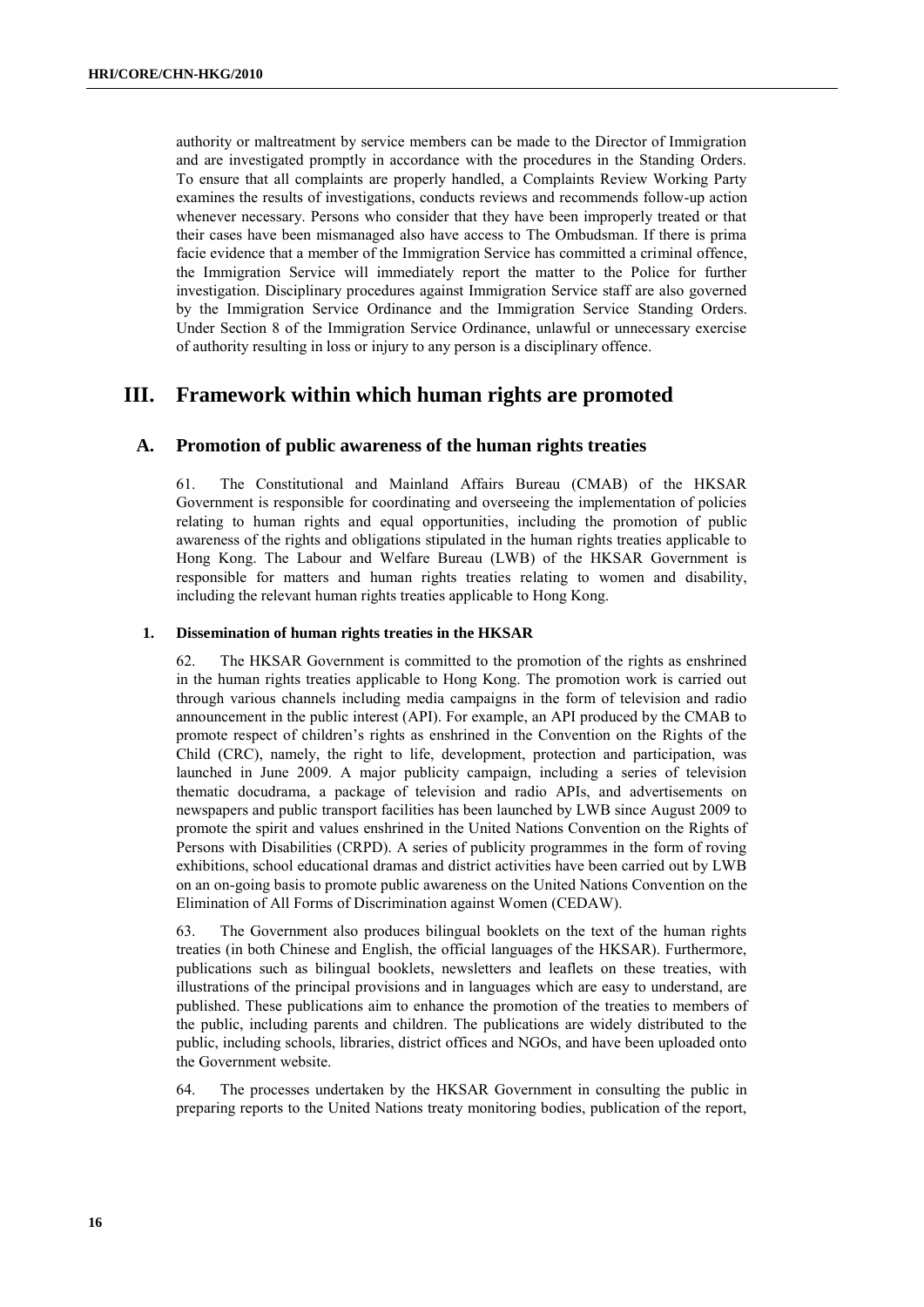dissemination of concluding observations of the United Nations treaty monitoring bodies to the public and discussing them with stakeholders concerned also provide opportunities for promoting the human rights treaties to the public. These are elaborated below under the section on "Reporting process".

#### **2. Human rights education among public officials and professionals**

65. Training and education is provided to Government officials including legal officers and operational staff of the disciplinary forces in relation to the Basic Law, which provides the constitutional guarantees for human rights protection in the HKSAR, and other human rights subjects such as application of human rights treaties, equal opportunities and the HKBORO.

#### **(a) Government officials in general**

66. The Civil Service Bureau and the Civil Service Training and Development Institute organise seminars for Government officers at middle to senior rank. These include seminars on the Basic Law, equal opportunities (in collaboration with the EOC) and other areas of human rights.

67. In particular, major components of CRPD have been incorporated into the induction courses for new recruits of the Administrative Officer, Executive Officer and Clerical Officer grades. We are also developing tailored courses for departments with frequent and extensive contacts with members of the public with a view to enhancing their knowledge on applying CRPD in their daily work.

68. In addition to the above, training is provided to Government officers of different grades and ranks to raise their gender awareness and understanding of gender-related issues. Such training includes seminars and workshops which cover CEDAW and other instruments that protect women's interests and their application in Hong Kong. The LWB has also developed a web-portal and a web course on gender mainstreaming for reference by all Government officers.

#### **(b) Legal officers**

69. The Department of Justice organises training sessions for Government legal officers. Some of those sessions deal with international human rights law and human rights protection under the Basic Law. Others focus on specific areas according to the specialised needs of the different divisions of the Department. For example, the Prosecutions Division of the Department of Justice organises criminal advocacy courses for prosecutors and during which prosecutors are acquainted with the Juvenile Offenders Ordinance (Cap. 226), the Protection of Children and Juveniles Ordinance (Cap. 213), relevant international standards, and the court proceedings in relation to the juvenile justice system. Counsel of the Department also attend seminars and conferences organised by universities and academic institutions and overseas conferences on human rights.

#### **(c) Operational staff of the disciplinary forces**

70. Training of disciplined services invariably includes reference to human rights. The Immigration Department, the Customs and Exercise Department and the CSD have incorporated lectures on the HKBORO and gender-related trainings into their regular inservice and training programmes for new recruits. Human rights and equality principles are part of the foundation training for the Police Force's new recruits and probationary inspectors. The continued training programmes for in-service officers also cover these topics.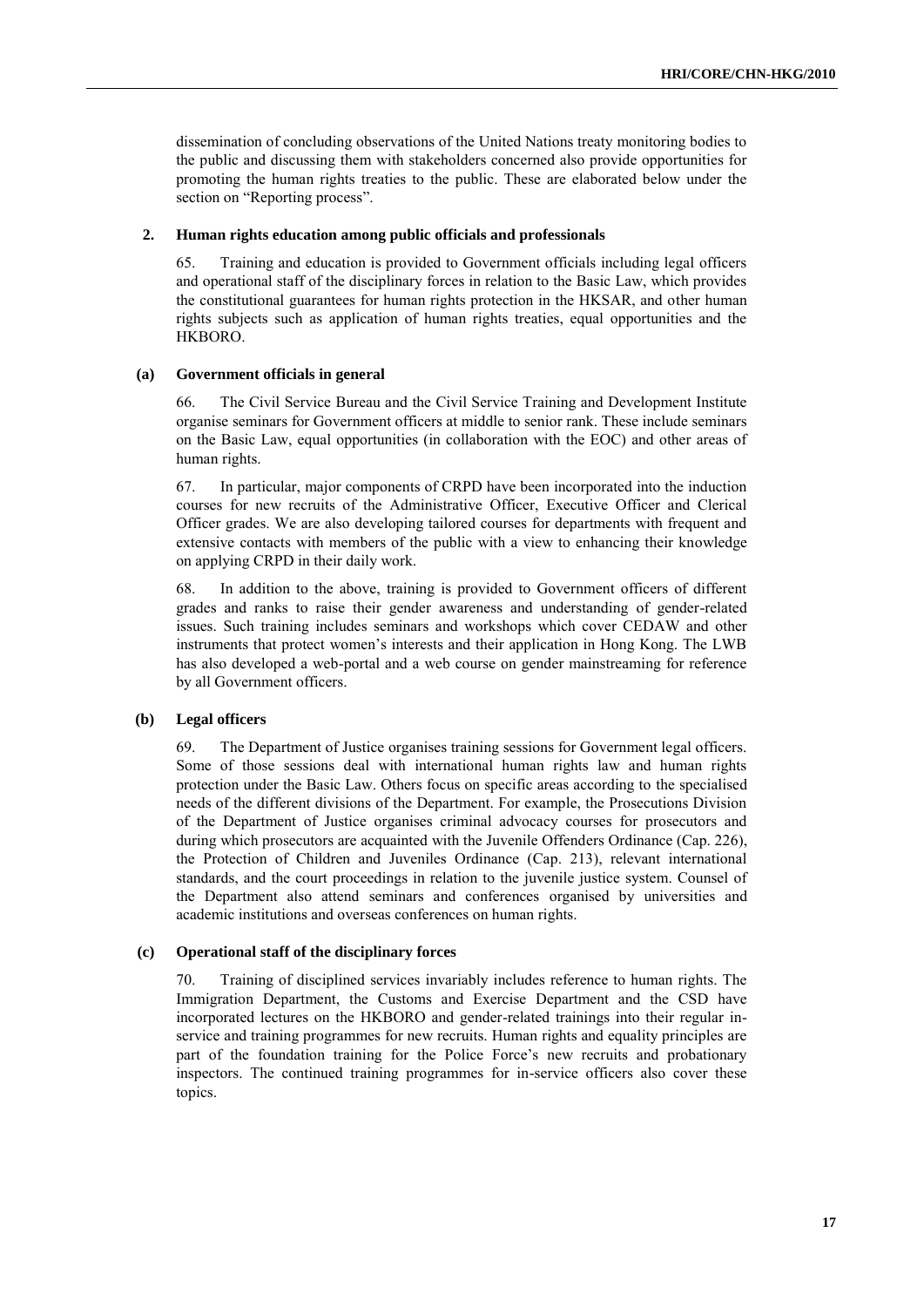71. A research unit under the Operations Department of the ICAC monitors developments in relation to the HKBORO and their implications for the Commission's operations. The unit also provides seminars and training on the HKBORO for the Commission's investigators.

#### **3. Human rights training for judges**

72. Hong Kong's Judiciary operates within the international world of the Common Law and follows developments in all areas of law — including human rights law — in other common law jurisdictions. The Judicial Studies Board provides continuing education and training for judges and judicial officers. Human rights law is one of many areas that are emphasised. They participate in visits and human rights seminars both locally and overseas. Talks on anti-discrimination ordinances and seminars on Personal Data (Privacy) Ordinance are arranged regularly for the support staff of the Judiciary to enhance their understanding and knowledge on these ordinances and to raise their awareness on human rights, equal opportunities and protection of personal data. Staff also attend the training on Basic Law by the Civil Service Training and Development Institute.

#### **4. Promotion of human rights in general**

73. The Committee on the Promotion of Civic Education (CPCE) is an advisory body under the Home Affairs Bureau to promote civic education outside schools and to enhance general public's civic awareness. As human rights education forms part and parcel of civic education, CPCE continues to promote public understanding of and respect for human rights when it promotes civic education. Separately, a Basic Law Promotion Steering Committee — chaired by the Chief Secretary for Administration — was established in January 1998 to guide promotional strategy.

74. The EOC, an independent statutory body to enforce the anti-discrimination ordinances, also has the important function of promoting equal opportunities in respect of sex, disability, family status and race. Please refer to the section on "Information on nondiscrimination and equality and effective remedies" below on the work of the EOC.

75. The HKSAR Government also promotes the rights under the international human rights treaties applicable to the HKSAR through other measures, such as sponsoring and cooperating with NGOs to promote awareness and public education through funding schemes and other initiatives.

#### **5. Promotion of human rights at schools**

76. Education in schools is an important aspect in the promotion of children's rights and human rights in general. Human rights education is integral to the school curriculum and is addressed in a wide range of subjects at different key stages of learning. These curriculum areas have been strengthened in the core subject of Liberal Studies implemented at senior secondary level starting from the 2009/10 school year. Students are provided with ample opportunities to develop concepts and values in relation to human rights in the existing school curriculum. Important concepts and values on human rights, such as the right to life, freedom (e.g. speech, religion), privacy, respect for all peoples (e.g. different nationalities and their cultures, ways of life), equality (e.g. gender equality), anti-discrimination and gender awareness (e.g. race, sex) are discussed through the learning and teaching of various subjects in primary and secondary schools. Students' concepts and understanding of human rights are strengthened progressively from a basic understanding of the rights and responsibilities to more complex concepts of human rights.

77. Besides, students may also get acquainted with the concepts and values of human rights through various school-based programmes, such as teacher's class periods,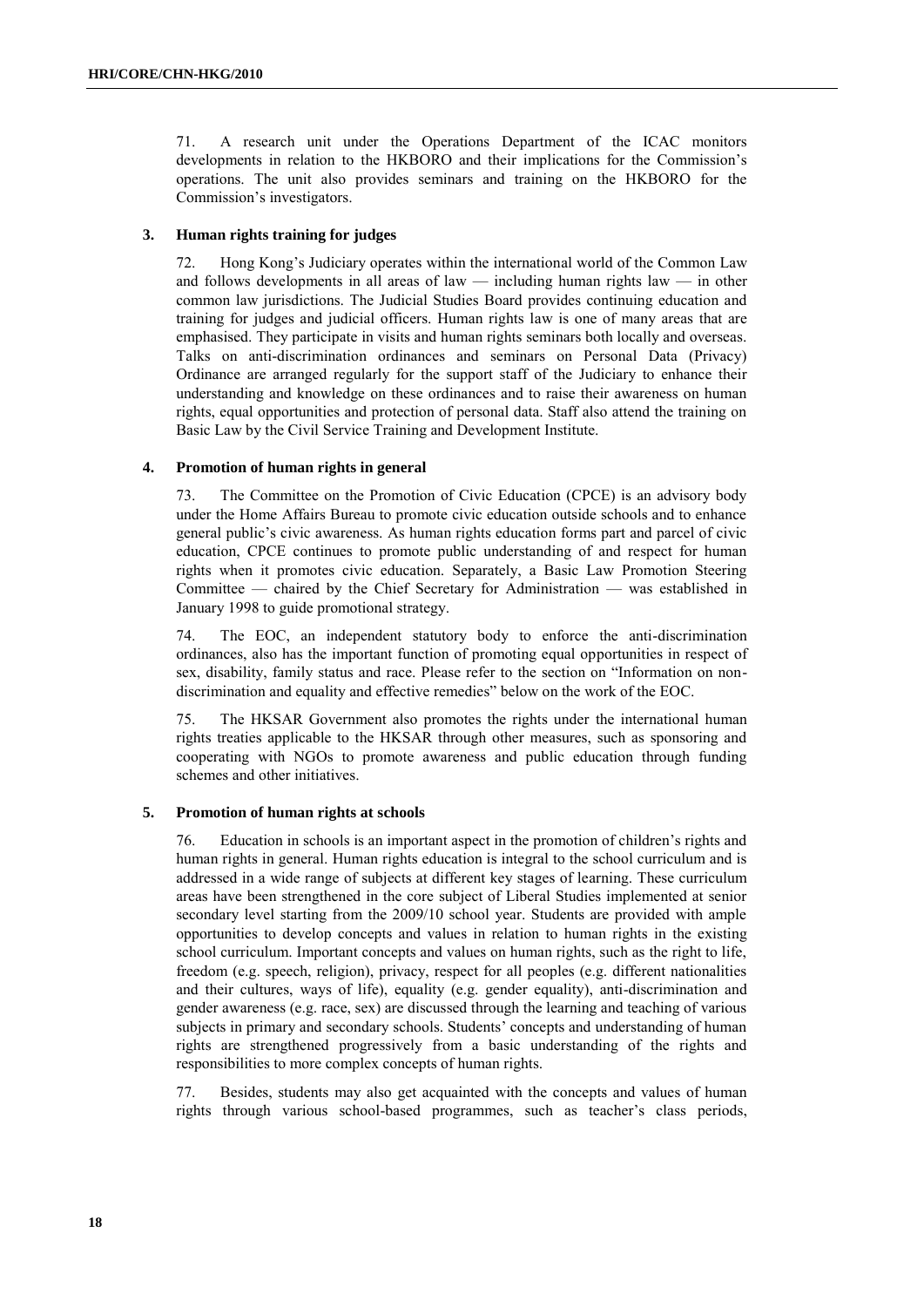assemblies, talks, as well as other learning experiences, such as discussion forums, debates, services and visits.

78. Civic education, human rights education and education against discrimination are integral to the curriculum and are addressed in a wide range of subjects at different key stages of learning such as General Studies at primary level, curricula under the Personal, Social and Humanity Education at secondary level and the core subject of Liberal Studies implemented at New Senior Secondary curriculum in the 2009/10 school year. To support schools in promoting concepts and values pertaining to these curriculum areas, professional development programmes and resources support are provided to empower teachers' professional capability to implement these curricula. Relevant learning activities and programmes are provided to deepen students' understanding of the concepts and values relating to civic education, human rights education and education against discrimination.

#### **6. Participation of NGOs in promotion of human rights**

79. A number of organisations are dedicated to the promotion of human rights in Hong Kong. Some focus on a particular aspect of human rights such as the rights of ethnic minorities, children, persons with disabilities, or women. Others have a wider scope, embracing all, or most of, the issues addressed in the human rights treaties.

80. The HKSAR Government has increasingly engaged or collaborated with NGOs in matters relevant to the promotion of human rights. This include seeking their views during the preparation of reports in respect of the HKSAR under the UN human rights treaties and in considering follow-up actions on the concluding observations, seeking their views on issues of policy and other matters concerning human rights, as well as cooperation on public promotion and provision of support services.

81. To strengthen the liaison with the NGOs, a number of forums have been established to provide platforms for exchanging views with NGOs on various issues concerning human rights. These include:

#### **(a) Human Rights Forum**

82. The Forum first met in October 2003. It provides a platform for NGOs to have regular meetings with the Government for discussions on various human rights issues, including the implementation of various human rights treaties as well as other issues of concern, such as those on ethnic minorities and human rights education.

#### **(b) Children's Rights Forum**

83. The Children's Rights Forum aims to provide a platform for exchanging views on matters concerning children's rights among the Government, children's representatives, NGOs focusing on children's rights and other human rights NGOs. The first meeting was held on 2 December 2005.

#### **(c) Ethnic Minorities Forum**

84. The Forum provides a channel of communication between the Government and Hong Kong's ethnic minority communities and organisations dedicated to serving them. It helps to identify the concerns and needs of the ethnic communities and discuss possible ways of addressing them. The first meeting was held on 30 July 2003.

#### **(d) Sexual Minorities Forum**

85. The Forum was established in 2004. It provides a platform for the Government, NGOs and interested parties to exchange views on issues concerning sexual minorities in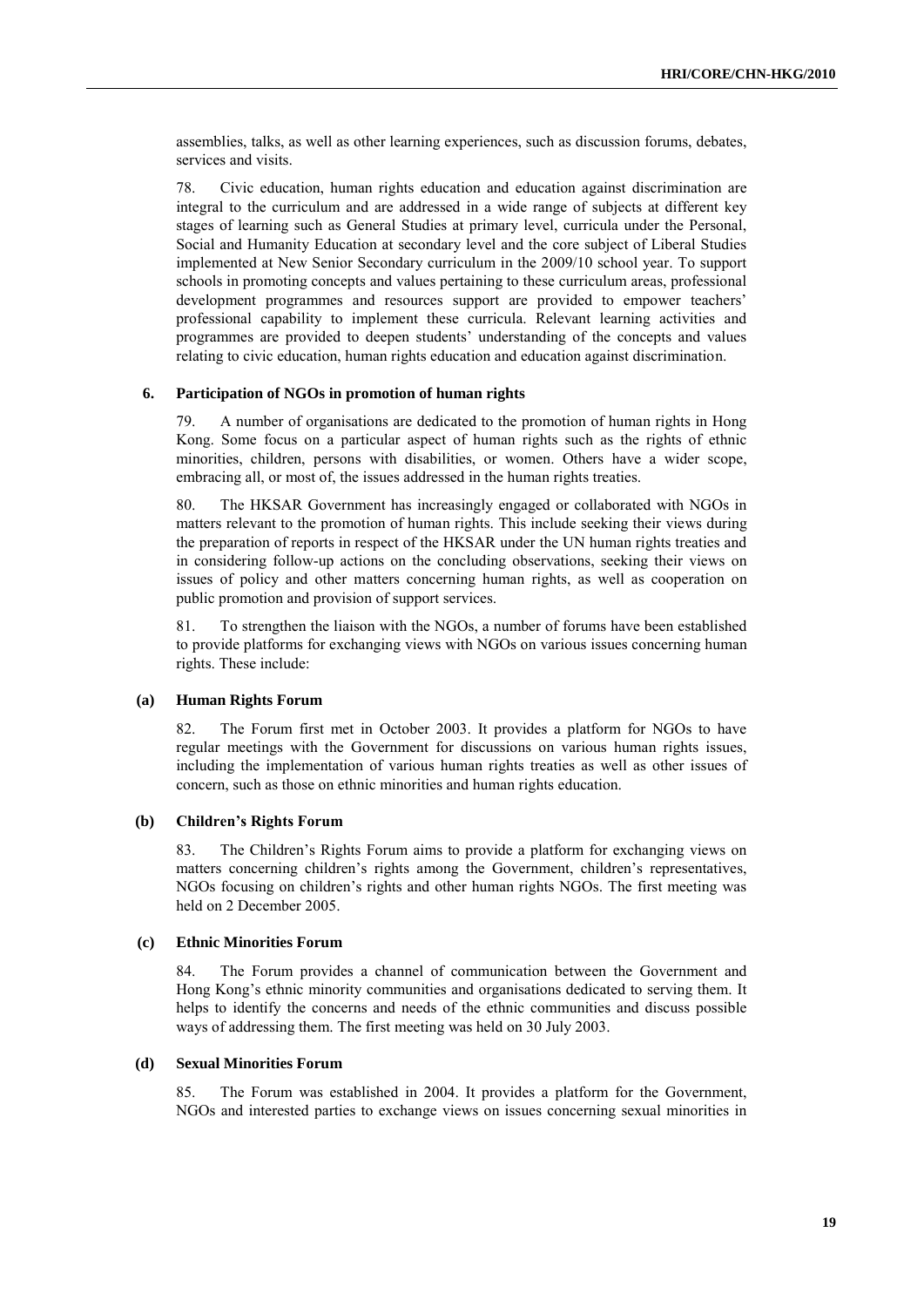Hong Kong, including the promotion of equal opportunities for people with different sexual orientations and transgendered persons.

86. The agenda and notes of the meetings of the above forums are publicly available on the Government website.

### **B. Reporting process**

87. The Central People's Government submits reports in respect of the HKSAR under various human rights treaties applicable to the HKSAR. Under the established practice, the HKSAR Government would consult the public in the drafting of each report. The HKSAR Government would set out in an outline the broad subject headings and individual topics that it envisages to cover in the report. The outline would be widely distributed to stakeholders, including the LegCo and members of relevant forums, and to the general public through various means such as the HKSAR Government's website. Discussions with members of the relevant forums and NGOs would be arranged. The public are also invited to suggest additional topics that ought to be included in the report. The outline would also be discussed at the LegCo, and usually representatives of interested NGOs would be invited by the LegCo to present their views.

88. Comments and suggestions raised by commentators would be considered. Respective responses of the HKSAR Government would be incorporated in the relevant sections of the reports as appropriate.

89 The HKSAR section of the report will be made available, in both English and Chinese, to stakeholders, including the LegCo and interested NGOs, and will be distributed to the public at the Public Enquiry Service Centres of the Home Affairs Department (HAD), public libraries and the Government website, after the report has been submitted to the United Nations and released by the United Nations. The report would also be discussed at the LegCo.

#### **C. Follow-up to concluding observations of human rights treaty bodies**

90. In accordance with the established practice, following the issue of the concluding observations by the human rights treaty bodies, we would widely disseminate the concluding observations among all levels of society, including the LegCo, the relevant Government bureaux and departments, the Judiciary, NGOs and other interested parties. At the same time, we would also issue a press release to the media on the concluding observations and the preliminary response of the HKSAR Government. The concluding observations would also be made available to the public through the Government website. We would discuss the concluding observations and the HKSAR Government's initial response with the LegCo and relevant forums. Follow up actions on the concluding observations would also be discussed from time to time at the LegCo and at various forums as appropriate.

### **D. Information on non-discrimination and equality**

91. The general constitutional and legislative framework to guarantee equality before the law, as well as the relevant institutional framework, has been described above in respect of the framework on the protection of human rights.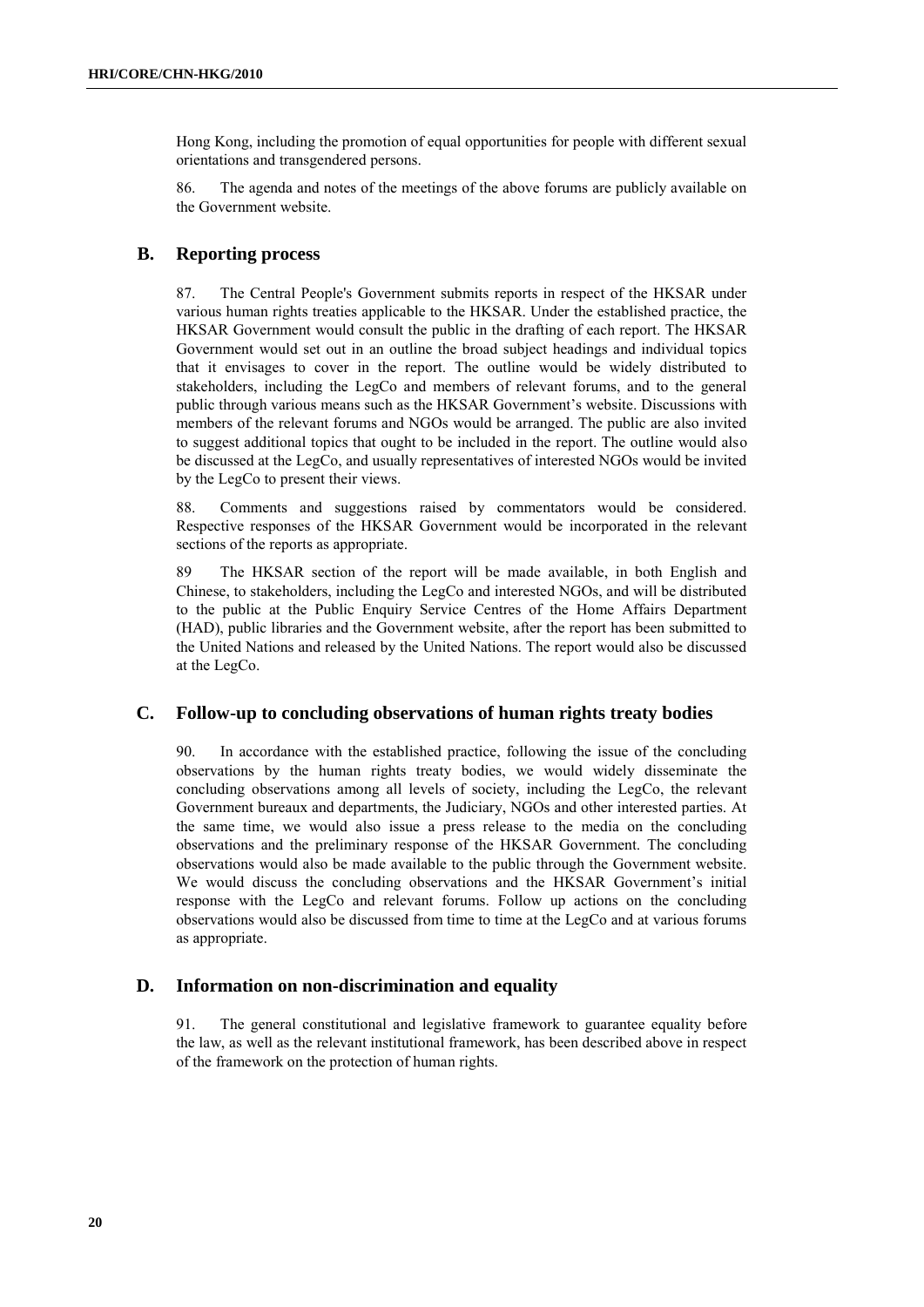#### **1. Equal Opportunities Commission**

92. As outlined above, the EOC is responsible for the implementation of four antidiscrimination ordinances in the HKSAR and promotion of equal opportunities in the respective areas. These ordinances are outlined below.

#### **2. Anti-discrimination ordinances**

93. The SDO and the DDO came into full operation in December 1996. Under the SDO, it is unlawful to discriminate against or harass a person on the grounds of sex, marital status or pregnancy in the specified areas of activities. The law applies to both males and females. Under the DDO, it is unlawful to vilify a person with a disability in public, or discriminate against or harass a person on the ground of disability in the specified areas of activities.

94. The FSDO came into force in November 1997. Under the FSDO, it is unlawful to discriminate against a person on the ground of family status. Family status means the status of having a responsibility for the care of an immediate family member. Immediate family member, in relation to a person, means someone who is related to the person concerned by blood, marriage, adoption or affinity.

95. The RDO came into full operation in July 2009. Race in relation to a person means the race, colour, descent, national or ethnic origin of the person. It is unlawful under the RDO to vilify a person on the ground of race in public, or discriminate against or harass a person on the ground of race, in specified areas of activities.

96. The areas of activities covered by the four abovementioned ordinances are broadly the same, including employment; education; provision of goods, facilities or services; disposal or management of premises; eligibility to vote for and to stand for election of public bodies; and participation in clubs.

#### **3. Investigation and conciliation**

97. The EOC investigates into complaints lodged under the four ordinances and encourages conciliation between the parties in dispute. Where conciliation fails, a complainant may apply to the EOC for other forms of assistance including legal assistance. The EOC also conducts formal investigation into discriminatory practices where appropriate.

#### **4. Education and promotion**

98. The EOC is committed to promoting the concept of equal opportunities through education and promotion. The EOC builds partnership with the Government and NGOs in working towards the elimination of discrimination. Public education and publicity programmes to raise awareness and promote better understanding of equal opportunities concepts include organising talks, seminars and workshops for different target groups; publishing quarterly newsletters; organising roadshows and exhibitions; developing programmes for students and producing TV and radio announcements and programmes. In order to encourage community participation, the Community Participation Funding Programme on Equal Opportunities is in place to assist community groups to organise their own activities to promote equal opportunities. The EOC also seeks to achieve its vision through partnership projects with all sectors in the community. Calendar and tailor-made training programmes are conducted to raise awareness of discrimination and harassment within organisations and Government departments to equip them with the skills to deal with the situation should such problems arise.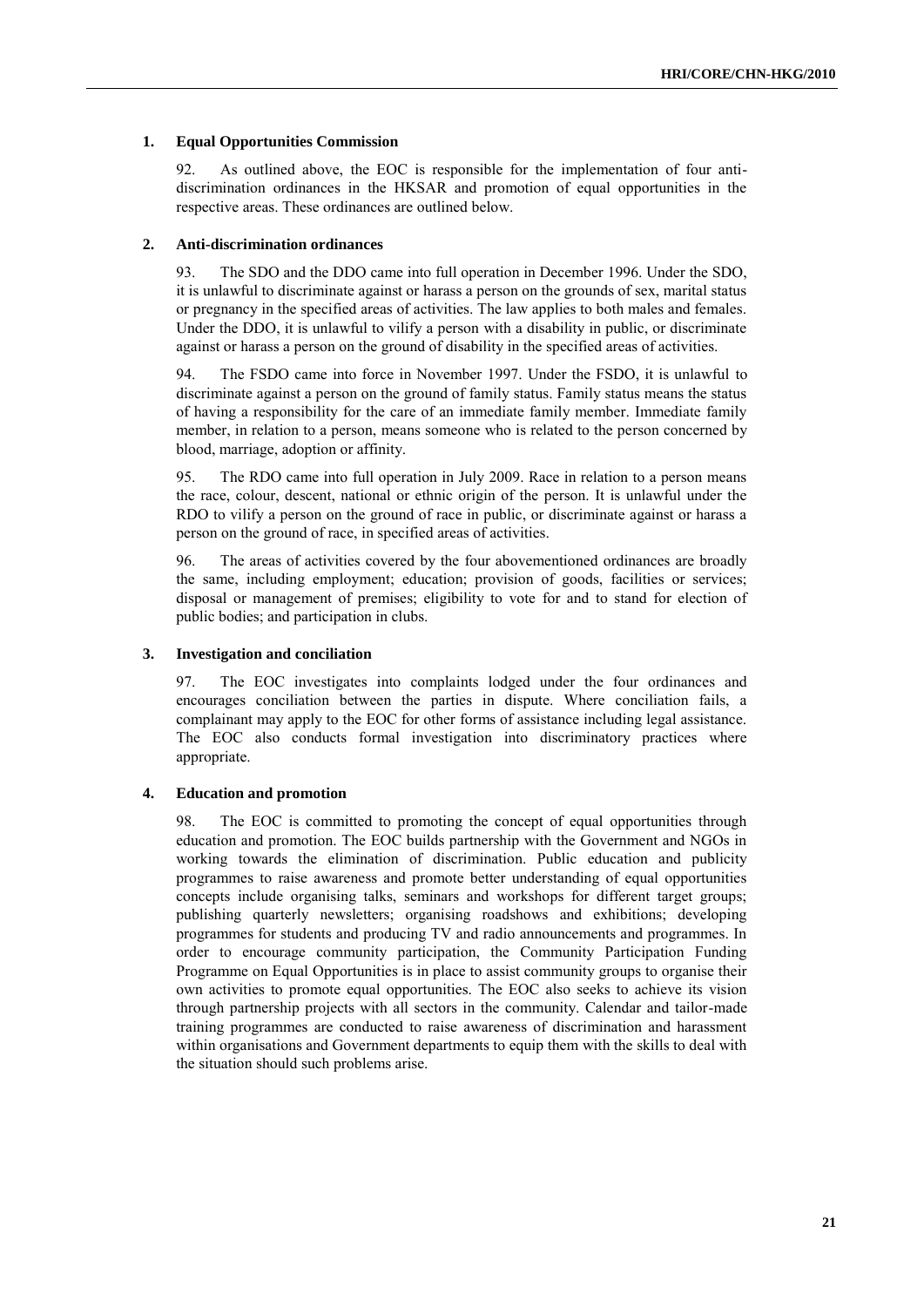#### **5. Research**

99. The EOC commissions various research studies and baseline surveys to examine why discrimination takes place, the overall attitudes and perceptions of equal opportunities within the community. The research studies will help the EOC to develop its strategy, monitor the attitude change and provide benchmarks for future studies.

#### **6. Review of relevant legislation and issuing codes of practice and guidelines**

100. The EOC keeps under review the anti-discrimination ordinances and submit proposals for amendments to the Government as it thinks fit. It also issues codes of practice under the ordinances and other guidelines. The Codes of Practice on Employment are issued to assist employers and employees in understanding their responsibilities under the ordinances and to provide practical guidelines to management on procedures and practices that can help prevent discrimination and other unlawful acts in the workplace.

101. Copies of the codes of practice under the four ordinances as well as a series of other publications explaining the provisions of the ordinances are available at the EOC office and its website. The EOC website also provides up-to-date information on equal opportunities issues in Hong Kong and around the world.

#### **(a) Administrative measures on promotion of non-discrimination and equality**

*(i) Women*

102. Since the extension of the CEDAW to Hong Kong in October 1996, we have been striving to adhere to the principles of CEDAW and promote public awareness of the Convention.

103. The HKSAR Government set up the Women's Commission (WoC) in 2001 as a high-level central mechanism to advise and assist the HKSAR Government on women's issues and to champion for women's interests. The WoC is tasked to take a strategic overview on women issues, develop a long-term vision and strategy for the development and advancement of women, and to advise the HKSAR Government on policies and initiatives which are of concern to women.

104. To achieve its mission of enabling women in Hong Kong to fully realise their due status, rights and opportunities in all aspects of life, the WoC has adopted a three-pronged strategy, namely the provision of an enabling environment, empowerment of women through capacity building and public education, in promoting the interest and well-being of women. Apart from offering advice to the HKSAR Government on women-related policies and initiatives, the Commission also commissions researches and surveys, organises publicity and public education programmes and maintains close liaison with women's groups and different sectors of the community with a view to promoting interests of women in Hong Kong.

*(ii) Ethnic minorities*

105. In respect of the promotion of racial equality, besides legislation, we believe that public education and support services are also important for better integration of ethnic minorities into the community. We have, over the years, launched various initiatives to promote racial harmony and to assist integration of the ethnic minorities in Hong Kong.

106. The Committee on the Promotion of Racial Harmony was established in 2002 to advise the HKSAR Government on public education and publicity in this area. The Race Relations Unit (RRU), established also in 2002 by the Government, serves as the secretariat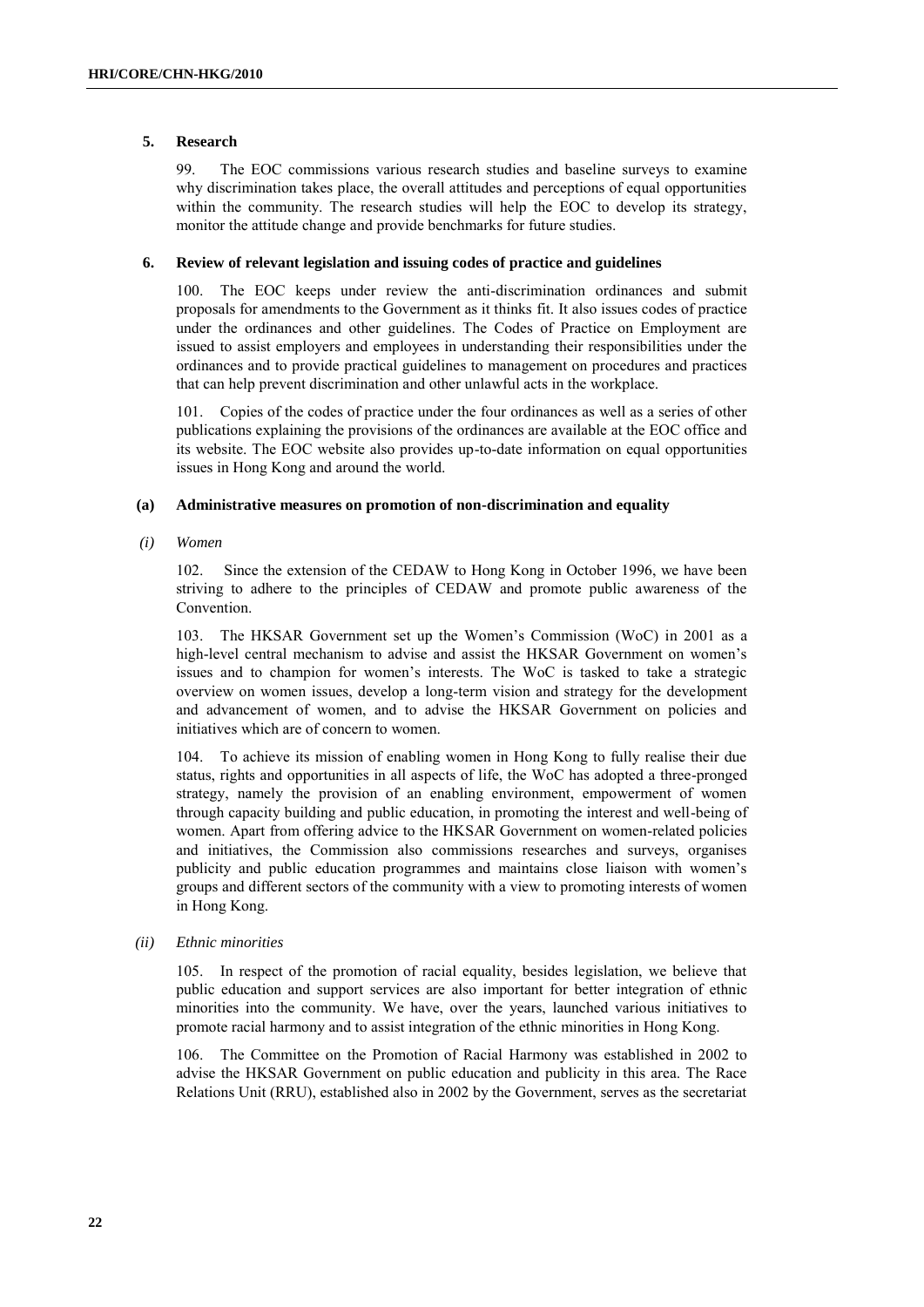to the Committee on the Promotion of Racial Harmony and implements the programmes and activities.

107. The RRU operates a number of programmes to promote racial equality and facilitate the integration of ethnic minorities into society, either by organising activities or through sponsoring the work of NGOs. Such programmes include language programmes, integration activities, radio programmes in the languages of the ethnic minorities, and community teams to provide support services to the ethnic minority groups. Starting from 2009, we have provided funding for four NGOs to establish and operate support service centres for ethnic minorities in Hong Kong. They provide Chinese and English language training, orientation programmes, counselling and referral services, interest classes, and other support services to ethnic minorities. One of the four centres provides telephone and on-site interpretation services to facilitate ethnic minorities' access to public services.

108. In 2010, the HKSAR Government also issued Administrative Guidelines to provide general guidance to concerned Government bureaux and departments and relevant public authorities to promote racial equality and ensure equal access by ethnic minorities to public services in key areas concerned, and to take this into account in their formulation, implementation and review of relevant policies and measures.

#### *(iii) Children's rights*

109. In the HKSAR, matters concerning children cover a wide range of policies. They are taken care of by the respective policy bureaux of the HKSAR Government. The best interests of the child are necessary considerations in all relevant decision-making, including legislative proposals and policies, and are taken into account as a matter of course. Advice would be sought from Government experts on human rights and international law where necessary to ensure compliance.

110. Certain child-related policies and measures may involve more than one bureau or department. Mechanisms are in place within the HKSAR Government for co-ordinating and handling policies that involve different bureaux and departments. Mechanisms within the Administration continue to serve the need of coordinating policies and measures among Government bureaux and departments, ensuring that adequate consideration is given to the interests of children.

111. In 2006, the HKSAR Government established the Children's Rights Education Funding Scheme, which provides financial support for community organisations to carry out educational projects to raise public awareness and understanding of the Convention on the Rights of the Child and the children's rights enshrined in it. The Scheme accepts open application for funding on an annual basis. The HKSAR Government also collaborates with NGOs from time to time to undertake worthy projects for the promotion of children's rights.

### *(iv) People of different sexual orientation*

112. We have been promoting equal opportunities for people of different sexual orientation through various measures. Besides setting up a Sexual Minorities Forum mentioned above, we set up a Gender Identity and Sexual Orientation Unit in 2005 to promote equal opportunities for people of different sexual orientation. Since 1998, we have been operating a funding scheme to support worthwhile community projects which seek to promote equal opportunities for people of different sexual orientation or to provide support services for the sexual minorities. The Administration will continue to promote equal opportunities on ground of sexual orientation through public education and publicity measures such as poster campaigns and broadcasting APIs through radio.